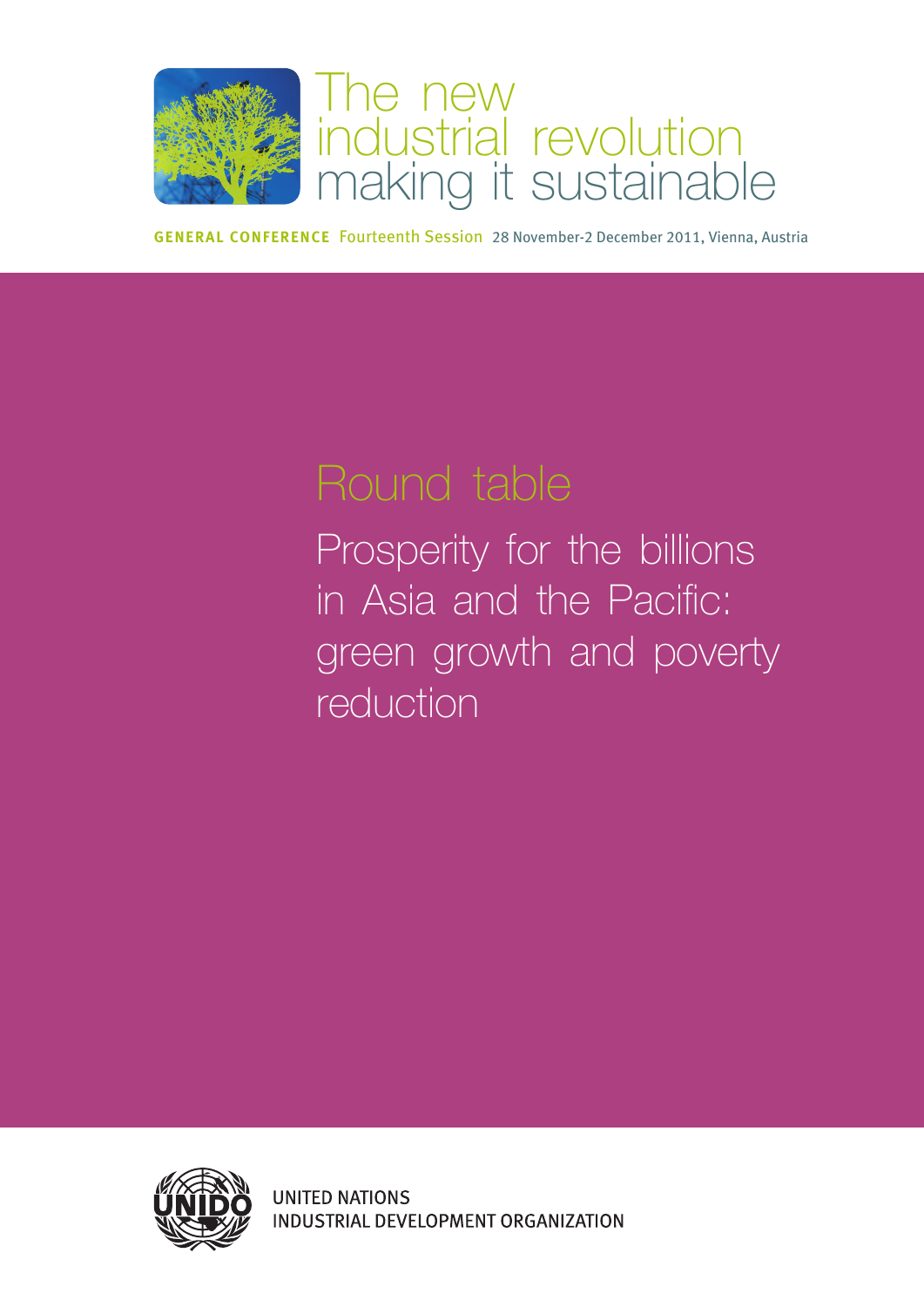United Nations Industrial Development Organization Fourteenth General Conference

Asia and Pacific Regional Round Table Prosperity for the billions in Asia and the Pacific: green growth and poverty reduction Report

29 November 2011, Vienna International Centre Regional Programme for Asia and the Pacific

## Table of Contents

Tables and Figures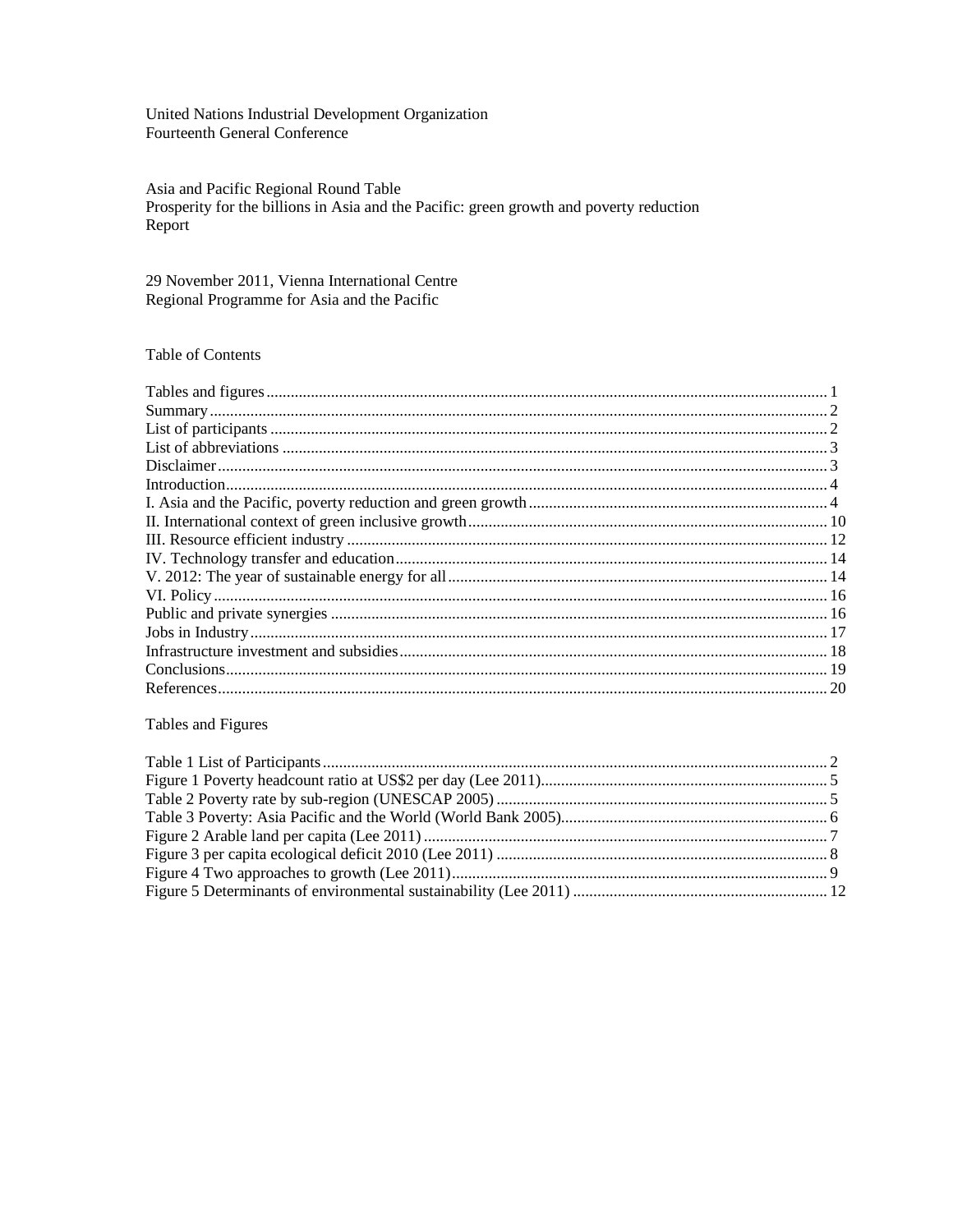#### Summary

The 2011 Asia and Pacific Round Table, *Prosperity for the billions in Asia and the Pacific: green growth and poverty reduction* discussed green growth, also called environmentally sustainable economic growth, and its influences on poverty reduction. The Round Table emphasized that poverty reduction should continue to be the overriding concern of green growth. The Asia Pacific has often been an exemplary region in green growth, but there remains much to do, both in the region and in the world.

Panellists agreed that in the Asia Pacific "factory of the world", adaptation to energy efficiency and cleaner production are necessary to keep improving productivity and competitiveness and in turn reduce poverty.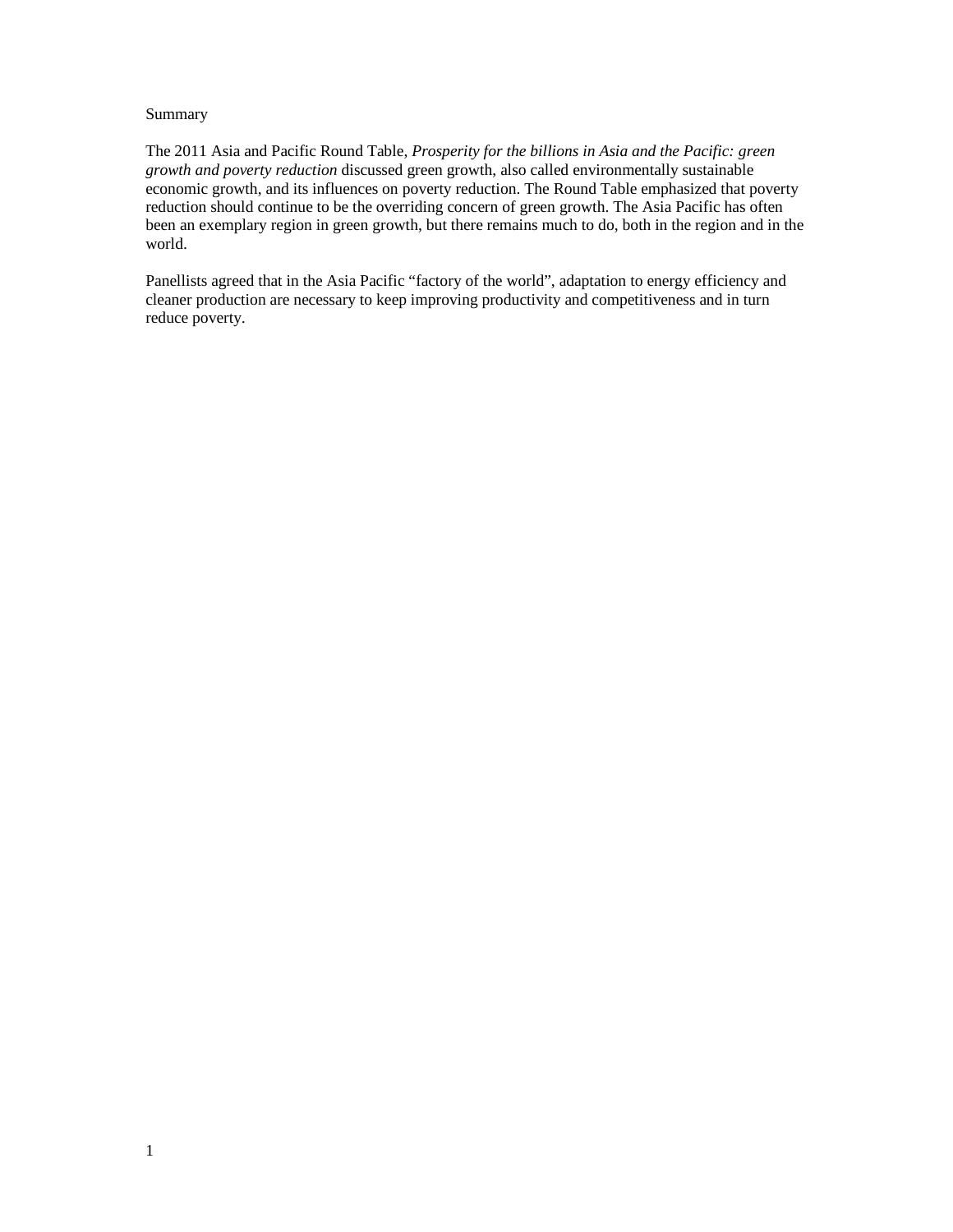Table 1: List of Participants

| List of Participants (in<br>speaking order) | Role and Organisation                                                             | Role at Round Table                         |
|---------------------------------------------|-----------------------------------------------------------------------------------|---------------------------------------------|
| Amita Misra                                 | Director, Regional Programmes, UNIDO                                              | <b>Opening Remarks</b>                      |
| Kandeh Yumkella                             | Director General, UNIDO                                                           | <b>Opening Remarks</b>                      |
| Tsutomu Osawa                               | Deputy Permanent Representative of Japan to<br><b>UNIDO</b>                       | Tokyo Green Industry<br>Conference briefing |
| Heinz Leuenberger                           | Director of Environmental Management<br>Branch, UNIDO                             | Tokyo Green Industry<br>Conference briefing |
| Peggy Liu                                   | Chairperson, Joint US-China Collaboration<br>on Clean Energy (JUCCE)              | Moderator                                   |
| Hyun-Hoon Lee                               | Professor, Kwangwon National University<br>Republic of Korea (ROK)                | Keynote speaker                             |
| Ajay Shankar                                | Distinguished Fellow, The Energy and<br>Resources Institute (TERI), India         | Panellist                                   |
| Nam Viyaketh                                | Minister of Industry and Commerce, Lao<br>People's Democratic Republic            | Panellist                                   |
| K. M. Reyaul Hasanat                        | CEO Viyellatex Group, Bangladesh                                                  | Panellist                                   |
| Michael Weinhold                            | Chief Technology Officer, Siemens Energy,<br>Germany                              | Panellist                                   |
| Werner Somweber                             | Regional Director for the East and Oceania,<br>Chamber of Commerce, Austria       | Comments                                    |
| Thien Aung                                  | Deputy Minister for Industry, Myanmar                                             | Comments                                    |
| Mohammad Yaar                               | Director General of Economic Affairs,<br>Minister of Foreign Affairs, Afghanistan | Comments                                    |
| <b>Edward Clarence-</b><br>Smith            | UNIDO representative in China                                                     | <b>Closing Statements</b>                   |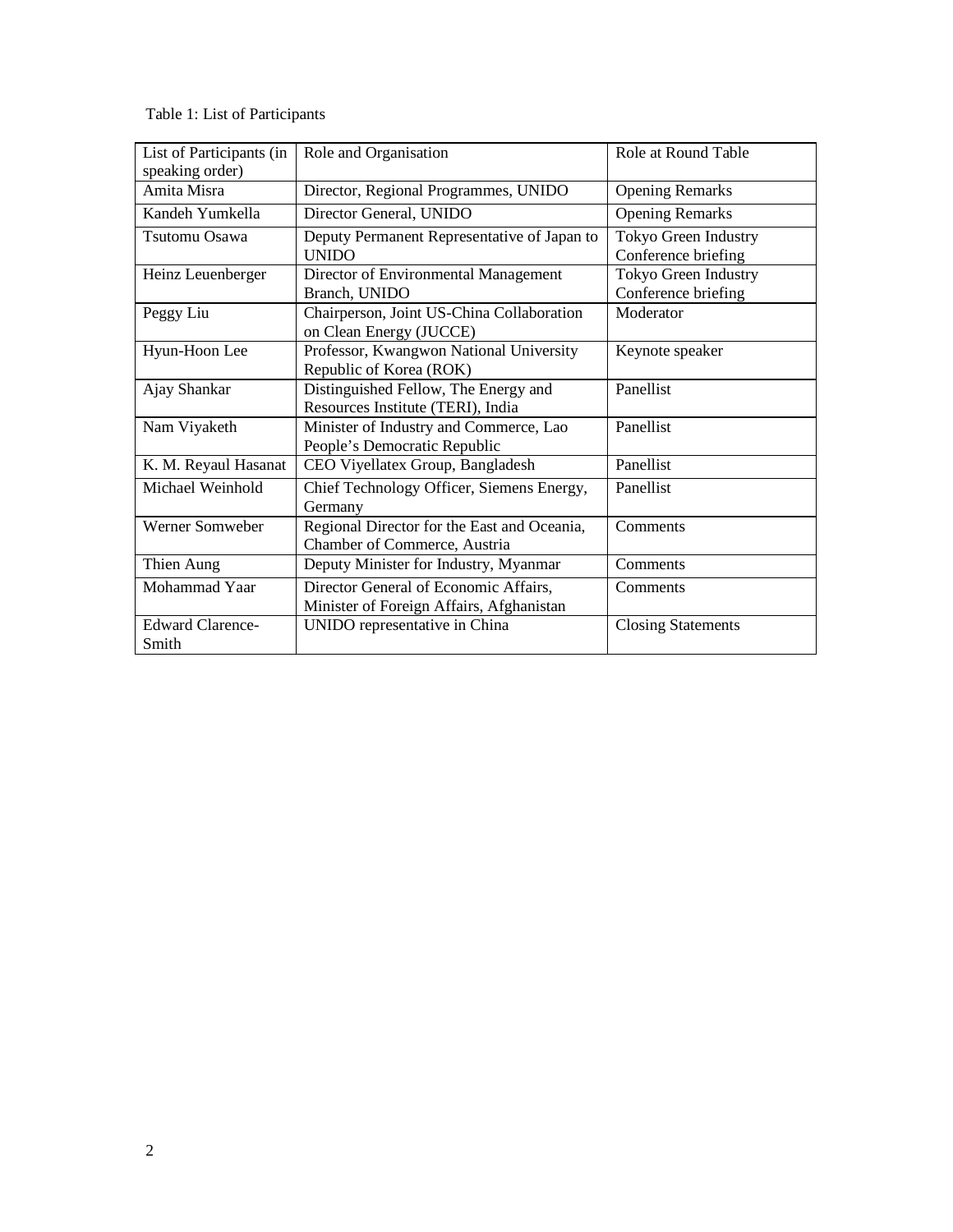#### List of abbreviations

| <b>CTCN</b>    | Climate Technology Centre and Network                                  |
|----------------|------------------------------------------------------------------------|
| FDI            | Foreign Direct Investment                                              |
| GDP            | <b>Gross Domestic Product</b>                                          |
| JUCCE          | Joint US-China collaboration on Clean Energy                           |
| MBIs           | Market-Based Instruments                                               |
| NGO            | Non-Government Organizations                                           |
| Lao PDR        | Lao People's Democratic Republic                                       |
| <b>PPP</b>     | <b>Purchasing Power Parity</b>                                         |
| ODA            | Overseas Development Aid                                               |
| ROK.           | Republic of Korea                                                      |
| TEC            | <b>Technology Executive Committee</b>                                  |
| TERI           | the Energy and Resources Institute                                     |
| UK             | United Kingdom                                                         |
| <b>UNEP</b>    | <b>United Nations Environment Programme</b>                            |
| <b>UNESCAP</b> | United Nations Economic and Social Commission for Asia and the Pacific |
| <b>UNFCCC</b>  | United Nations Framework Convention on Climate Change                  |
| <b>UNIDO</b>   | United Nations Industrial Development Organization                     |
|                |                                                                        |

#### Disclaimer

This document presents the viewpoints of various speakers and not the opinion or policy of UNIDO. It was produced without formal United Nation's editing. The designations employed and the presentation of the material in this document do not imply the expression of any opinion whatsoever on the part of the Secretariat of UNIDO concerning the legal status of any country, territory, city or area or of its authorities, or concerning the delimitation of its frontiers or boundaries, or its economic system or degree of development. Due to the broad range of participants and contributors, the report uses the terms "Asia and the Pacific" or "Asia Pacific" broadly and interchangeably. Designations such as "developed", "industrialized" and "developing" are intended for statistical convenience and do not necessarily express a judgment about the stage reached by a particular country or area in the development process. Mention of firm names or commercial products does not constitute an endorsement by UNIDO.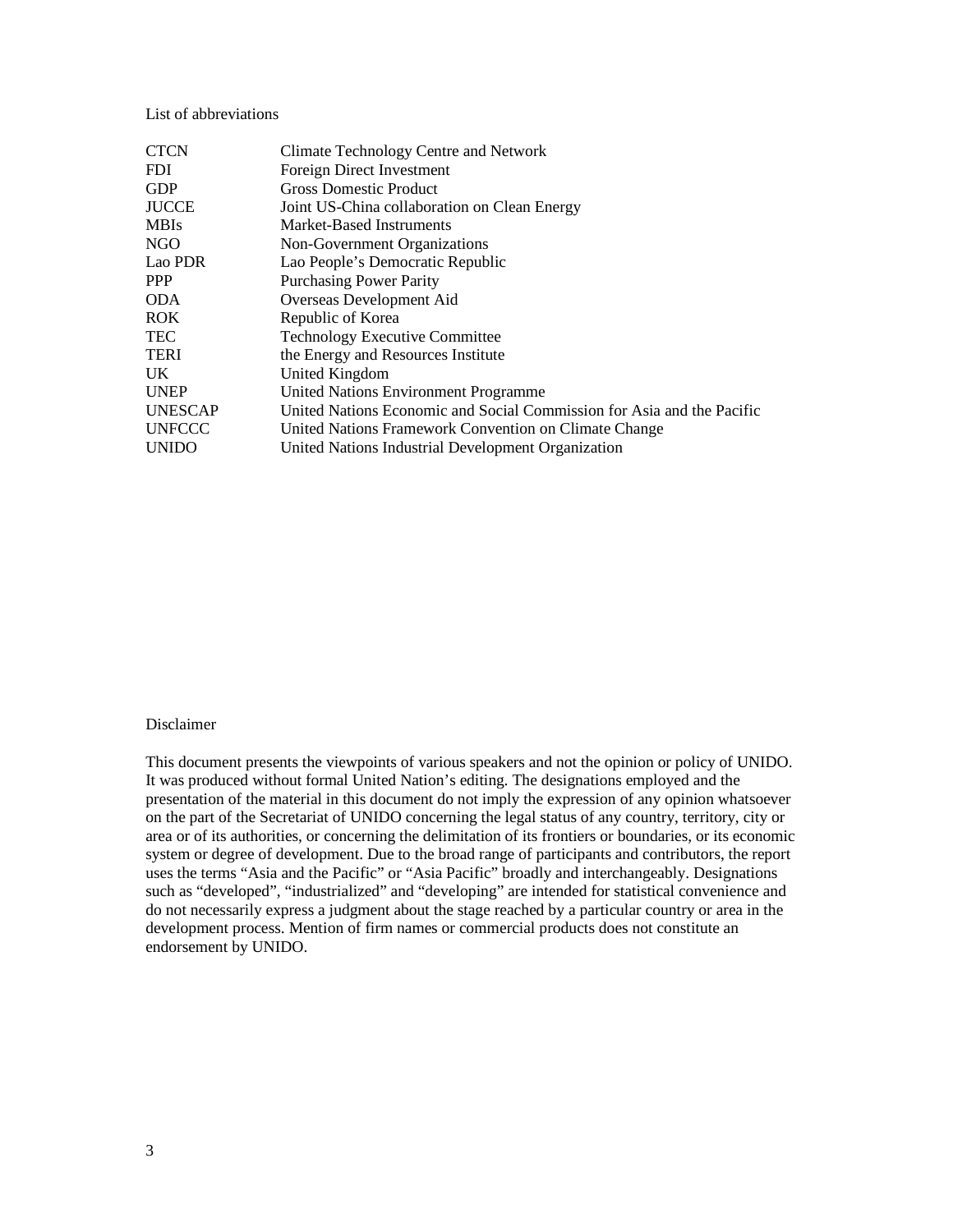#### Executive Summary

#### Introduction

The Round Table brought panellists from private, public and NGO sectors together and asked them how to achieve green growth while continuing to reduce poverty. The Round Table agreed that poverty reduction should be the overriding concern of green growth.

#### Asia and the Pacific context and green growth

Industry-led economic growth has lifted millions out of poverty in Asia and the Pacific within a short twenty years, as the issue paper illustrated. Industrial growth should continue to reduce the still high levels of poverty in the region. Panellists agreed that in the Asia and the Pacific 'factory of the world', adaptation to energy efficiency and cleaner production are necessary to keep improving productivity and competitiveness. It is also necessary to reduce the ecological deficit the region has been running, as demonstrated in the issue paper. Greener growth requires a new paradigm that harmonises green policies, economic growth and poverty reduction. Some at the Round Table called this tripartite notion *green inclusive growth.* 

The Asia and the Pacific region's ability to carry out reforms signalled at the Durban Conference (28 November 2011 to 11 December 2011) will depend on a number of factors including the scaling-up of existing green technologies in manufacturing and the right domestic policy climate to promote green growth. Significant internalizations of environmental costs in the future were emphasised at Durban. In the medium to long-term, said panellist, the prices of resources will climb because of worldwide demand, so companies that become efficient now will win out in the end.

### Industrial Efficiency

Industrial efficiency is one moderate way the Round Table contributed to the discussion leading to Rio+20. The keynote speaker said actors of influence needed to encourage the separation of the idea that helping the environment increased costs. The wise use of resources, to increase businesses' rates of return, will help integrate the environment with the economy. One could intervene in a country's eco-efficiency and therefore in an economy's sustainability through better technologies and industrial efficiency, as illustrated in Figure 1.



Figure 1: Determinates of environmental sustainability

#### Technology Transfer

The Round Table acknowledged the importance of technology transfer and summed it: "Innovation is now worldwide. There is no place for splendid isolation". Technology education for the public and national governments is in tune with plans made at the Durban Climate Change Conference to ensure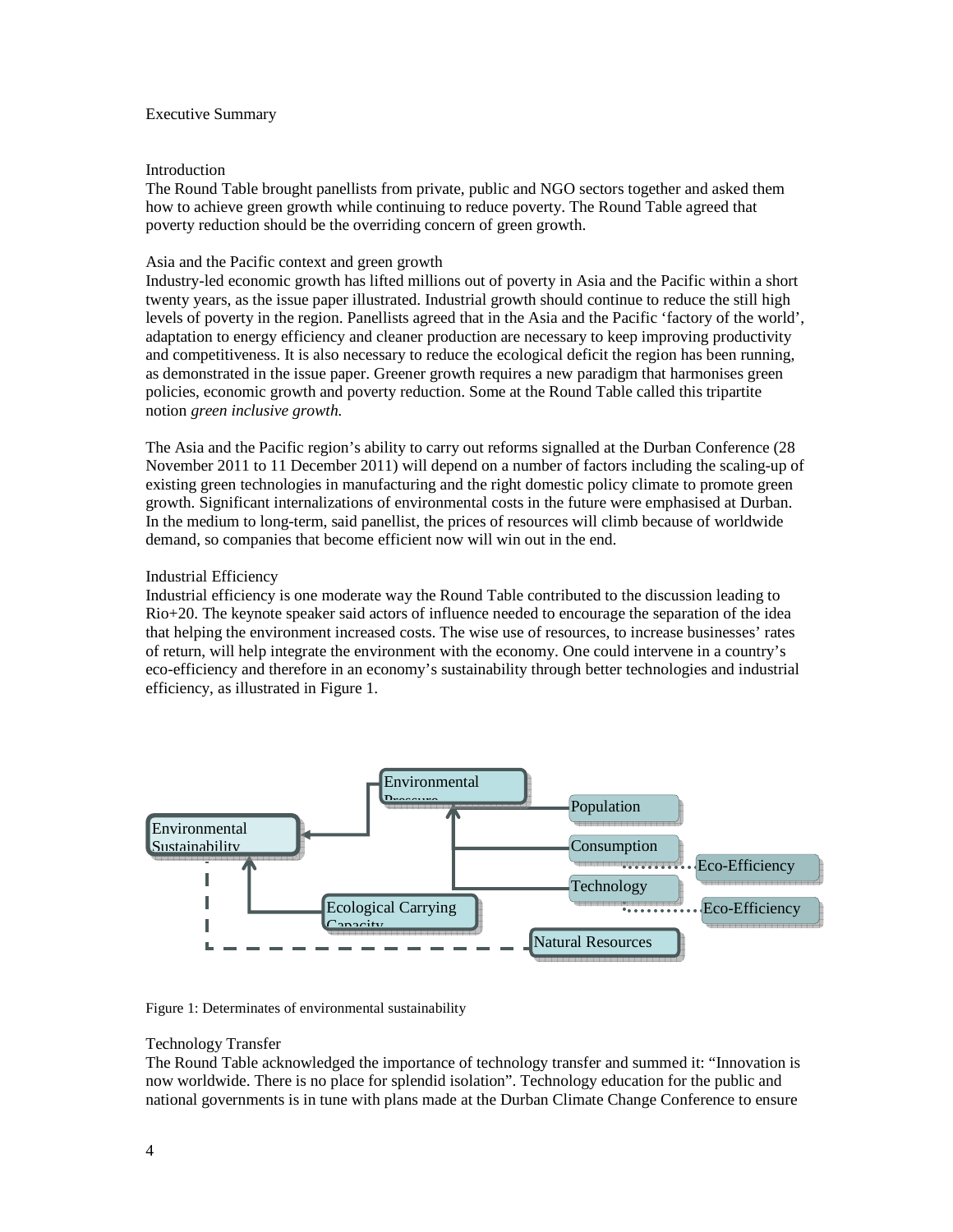the Technology Mechanism, a decision of COP 16 in Cancun, is operational in 2012. Within the region, technology transfer will establish ISOs and best practices and ensure Small and Medium-sized Enterprises (SMEs) are informed about greener and cheaper technologies.

#### 2012 The year of sustainable energy for all

One way of ensuring the very poor, those living on less than US\$2 per day, are included in the benefits of economic growth is ensuring equality of access to things like education, water, social services and energy. In one panellist's opinion, the combination of solar energy plus locally available biomass, whether crop waste or fuel wood, creates, "a perfect fit at the local village level", between being green and alleviating poverty.

Distributed energy, said one panellist, was often a great deal cheaper than fossil fuel-run centralized energy, but government regulations about who can produce power and how they can produce power can be too stringent, adding costs and disincentives.

A technical expert for energy acknowledged the necessity of having a reliable, relatively large-scale power source in addition to distributed, small-scale power sources. However, scaling-up of projects is becoming especially practical now that prices for renewable energy technologies have dropped. Greening existing fossil-fuel power sources will also contribute to lowering carbon emissions.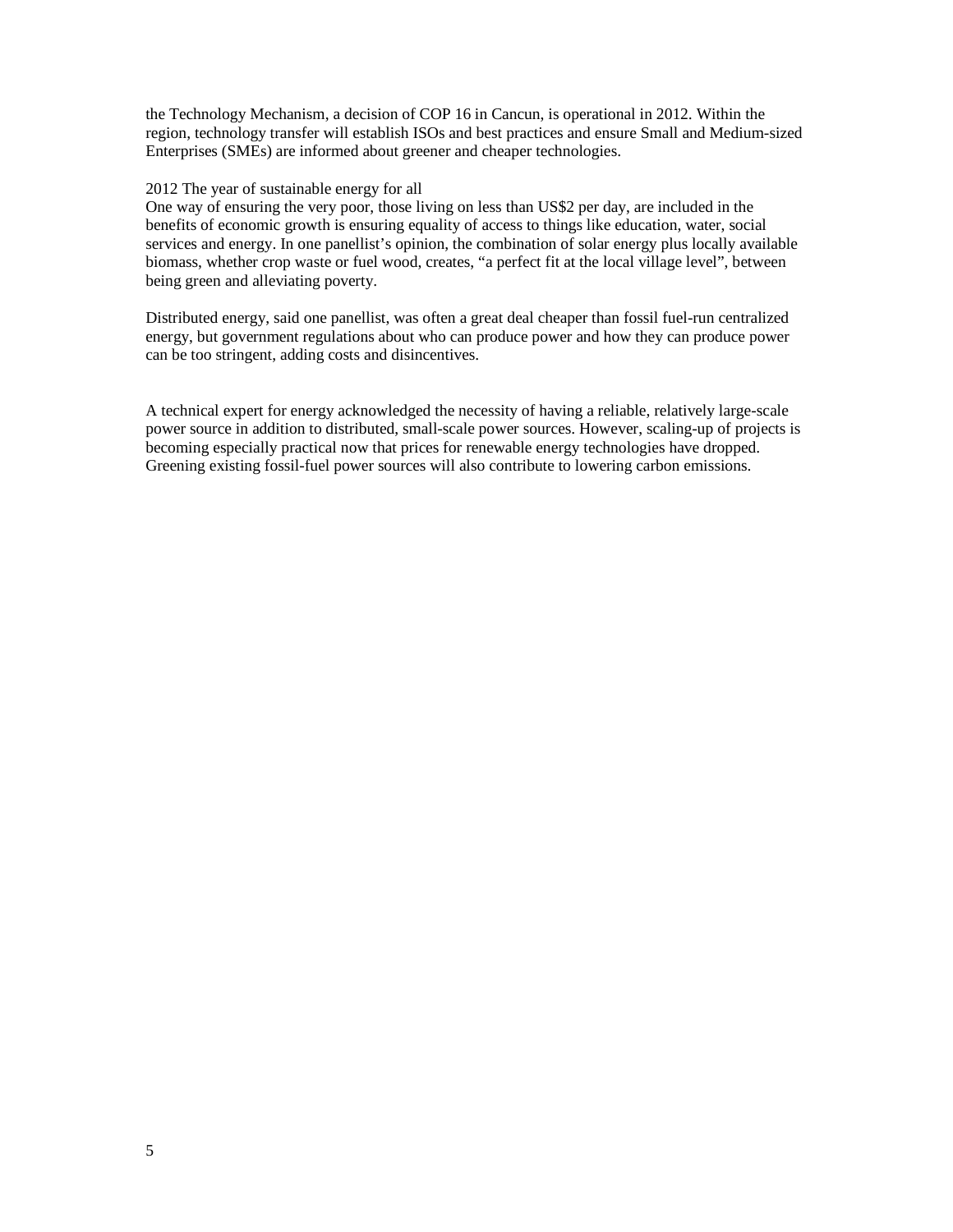#### **Policy**

The Round Table agreed that the region must continue to support favourable business environments that encourage technological improvement, competitiveness and efficiency. Market Based Instruments would be least damaging to industry, so long as international agreements ensure implementation coincides.

One audience member questioned the role of government in promoting green growth and the keynote speaker replied giving away green incentives or subsidising people directly was "not a good way to actually promote social equity because …then the people have less incentive to work. […instead some are promoting the provision of] equal opportunities instead of equalized outcomes" Another panellist added that, "intelligent State intervention can create the right externalities to drive inclusive growth as well as green growth", supporting all three pillars of sustainable development.

One panellist suggested government could provide the right incentives for job creation by promoting agriculture and industrial processing or by building mills, and organizing space into economic zones. In doing so, Least Developed Countries can create more jobs for farmers and in time, encourage people to move and work in factories or industrial zones, lifting their incomes.

One of the reasons, a keynote speaker said, is that people regard the environment as a free good, and pricing mechanisms do not reflect real or environmental costs. A foreseeable result of environmental cost internalization would be the reduction of environmental damage. It would be in the interests of both sectors to improve water and energy efficiency. As with any consumption-based price increase though, blanket price-internalization could have a disproportionate impact on the poor.

The issue paper suggested that governments needed to bridge the gap between long-term social benefit and short-term commercial benefit in order to promote the active participation of the private sector in the area of environmental R&D.

Additionally, some on the panel argued governments could reduce or eliminate some environmentally harmful subsidies. In this case, removing such subsidies and/or the implementation of environmental taxes can yield both economic and environmental benefits. "Prices are quite low because of subsidies, the result being people over-use the resources so we have to make the price right—finally removing those double failures"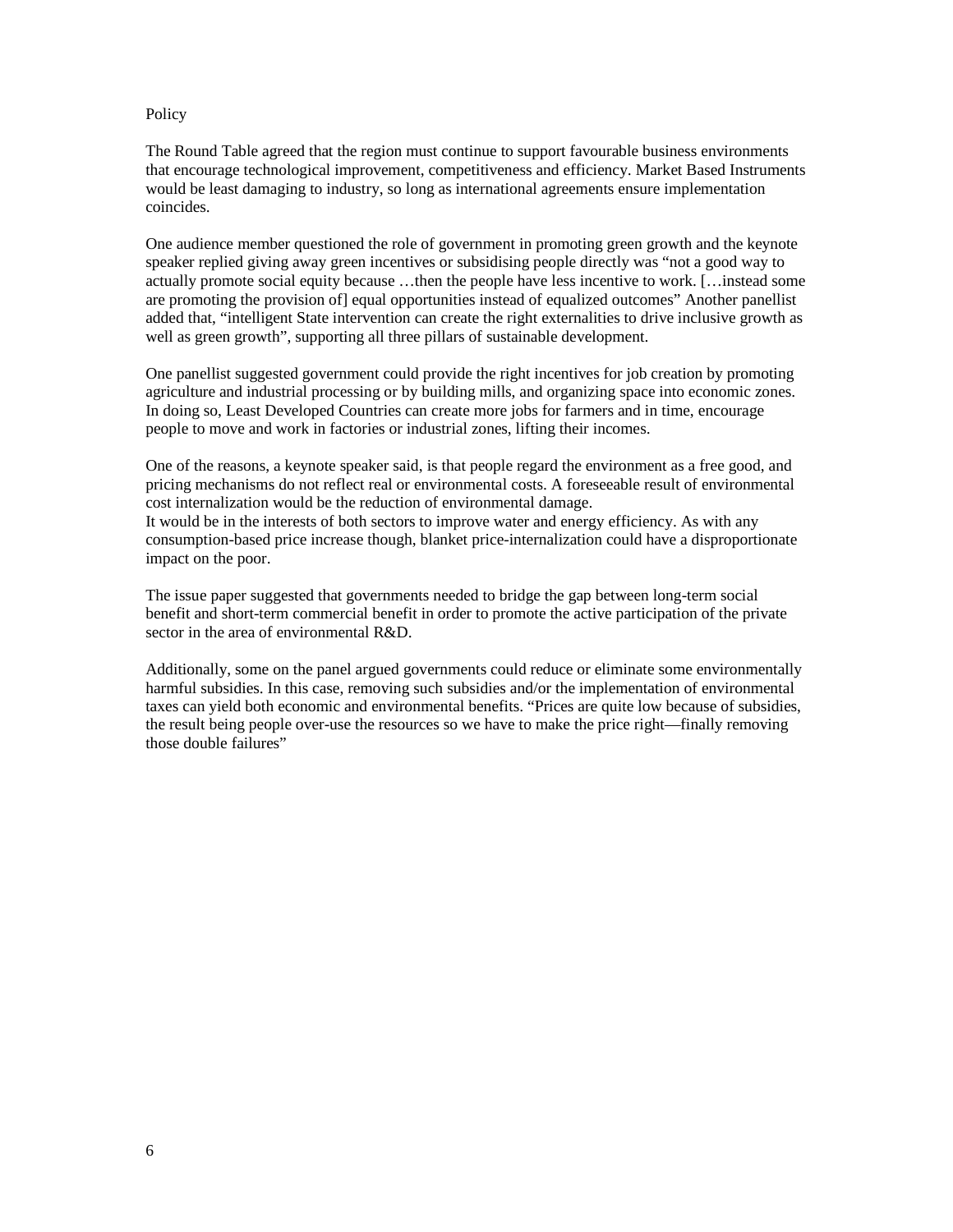#### Introduction

The Asia and the Pacific Round Table, a side-event of the Fourteenth Session of the United Nations Industrial Development Organization's (UNIDOs) General Conference, took place on 29 November 2011 at the Vienna International Centre. Panellists from private, public and NGO sectors met to discuss how to achieve Prosperity for the billions in Asia and the Pacific with the twin aims of Green growth and Poverty reduction.

UNIDO decided to make this the focal point of the Asia and the Pacific Regional Round Table in the belief that the region could offer examples of green industry in action, while the large numbers of poor in the region demand poverty reduction through economic growth and productive work. Green growth is the way forward, but the contribution on the way to Rio+20 is that poverty reduction should continue to be the overriding aim of green industrialization.

This report conveys the results of the discussion about green industrialization and poverty. The first part draws on the issue paper and the Asia Pacific context. The second part presents the international deliberations around sustainable economic growth. The third section, including parts III, IV and V, outlines various strategies of green inclusive growth discussed at the Round Table including industrial efficiency, technology transfer and education as well as sustainable energy for all in 2012. The last part of the report presents various views on the policy discussion of green inclusive growth.

#### I. Asia and the Pacific: Poverty Reduction and Green Growth

The Round Table affirmed that industrialization is a significant way in which we can reduce poverty can be reduced and maintain the quality of life for the planet's seven billion people. Industry-led economic growth has lifted millions out of poverty in Asia and the Pacific within a short twenty years, as the issue paper illustrated (see Figure 2). Attractive business environment has enabled rapid economic growth and influxes of Foreign Direct Investment (FDI) in Asia and the Pacific The challenge for the future is to maintain the same levels of industrial growth while mitigating environmental impact. As the issue paper outlined, the region requires a new growth paradigm that harmonises green growth and poverty reduction. The Round Table called this dual notion *green inclusive growth.*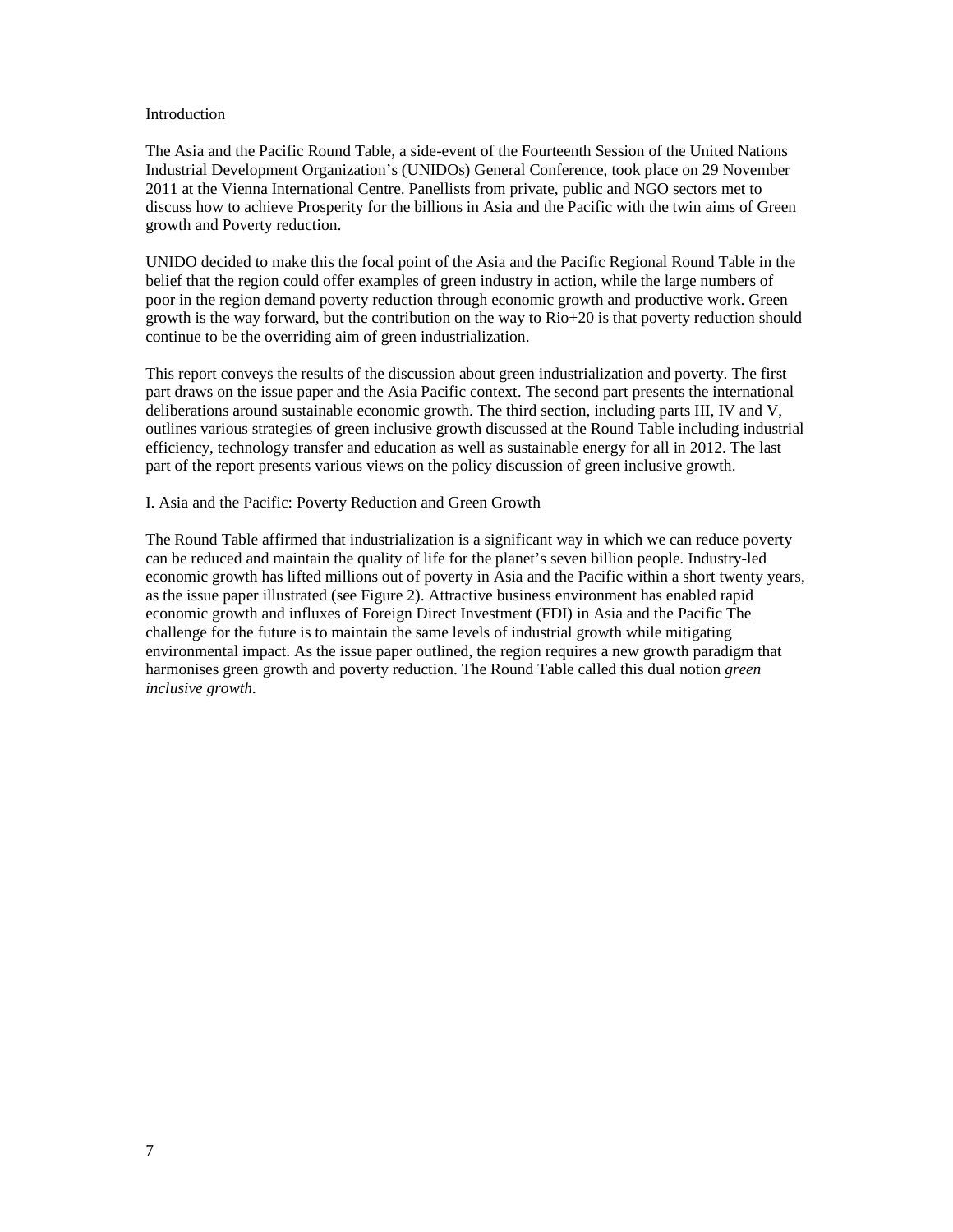

Figure 2: Poverty headcount ratio at less than US\$2 per day – comparison of the 1990s and 2000s<sup>1</sup>

The region is home to two-thirds of a billion people who live on less that US\$2 per day. In this large and diverse region, the distribution of poverty (see Table 2) as well as the distribution of energy and water is uneven across the region.

<sup>1</sup> Source: All figures are adapted from the Issue Paper given at the conference: Hyun-Hoon Lee, "Towards Green Growth in Asia and the Pacific: Issue Paper presented at the Asia and Pacific Round Table", UNIDO 14th Annual General Conference, November 29, (Vienna, 2011)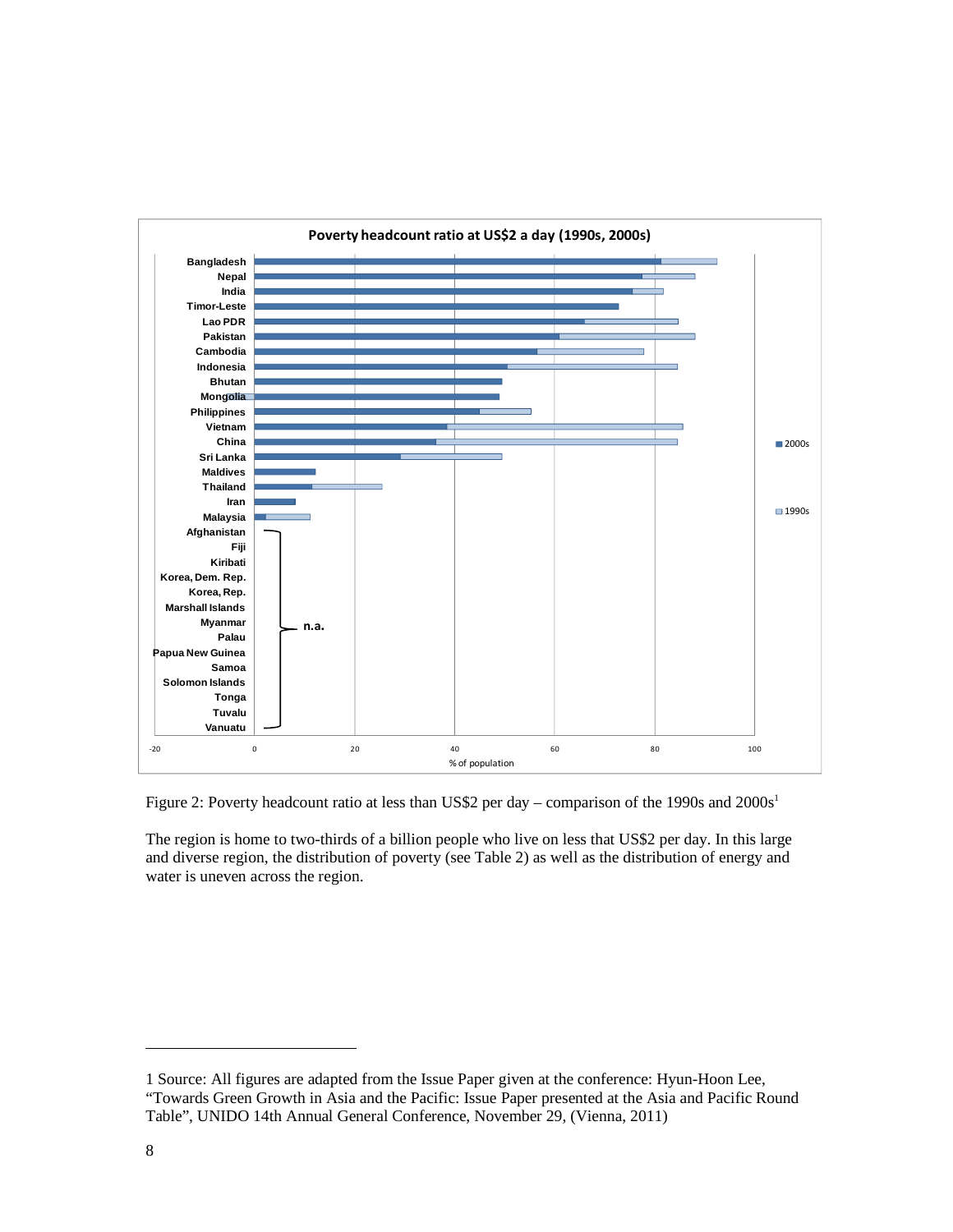Table 2: Poverty rate in Asia and the Pacific by sub-region<sup>2</sup>

| Sub-Region                | Percentage of people living in extreme poverty |
|---------------------------|------------------------------------------------|
|                           | (less than US\$1.25 per day)                   |
| South and South-West Asia | 36%                                            |
| South-East Asia           | 21%                                            |
| East and North-East Asia  | 13%                                            |
| North and Central Asia    | 8.2%                                           |

Table 3: Asia and the Pacific and poverty, 2005<sup>3</sup>

| Global Population                            | 7,000,000,000                                                        |
|----------------------------------------------|----------------------------------------------------------------------|
| Global Poor                                  | 1,200,000,000                                                        |
| Total Population in Asia and the Pacific     | 3,818,471,420 (East Asia and the Pacific and South<br>Asia combined) |
| Number of countries in Asia and the Pacific  | 43                                                                   |
| Total poor in the Asia-Pacific               | 911,790,000 (East Asia and the Pacific and South<br>Asia combined    |
| Population of LDC states in the Asia-Pacific | 1,459,018,772                                                        |

The Manila Declaration on Green Industry in Asia recognized that in Asia there are 1.5 billion people without access to basic sanitation, 700 million without access to safe drinking water, 800 million without access to electricity and 1.7 billion people relying on traditional biomass.<sup>4</sup>

In the Asia and the Pacific region, the overwhelming need to alleviate poverty is tempered by the knowledge that the region contains comparably fewer resources, especially arable land (Figure 2).

The region has been running an "ecological deficit" for the last few decades. That is, the region uses more resources, such as water and arable land, than it can sustain (Figure 3). The Round Table agreed that that failure to act would damage prospects for economic growth in the future.

<sup>2</sup> United Nations Social Economic and Social Commission for Asia and the Pacific (UNESCAP) Statistical Yearbook for Asia and the Pacific 2011 'Poverty and Inequality' (UNESCAP 2010) http://www.unescap.org/stat/data/syb2011/I-People/Income-poverty-and-inequality.asp

<sup>3</sup> Source: World Bank http://data.worldbank.org/topic/poverty

<sup>&</sup>lt;sup>4</sup> United Nations Industrial Development Organization (UNIDO), *Manila Declaration on Green Industry in Asia* (2009), 1 http://www.unido.org/fileadmin/user\_media/Services/Green\_Industry/Manila\_declaration.pdf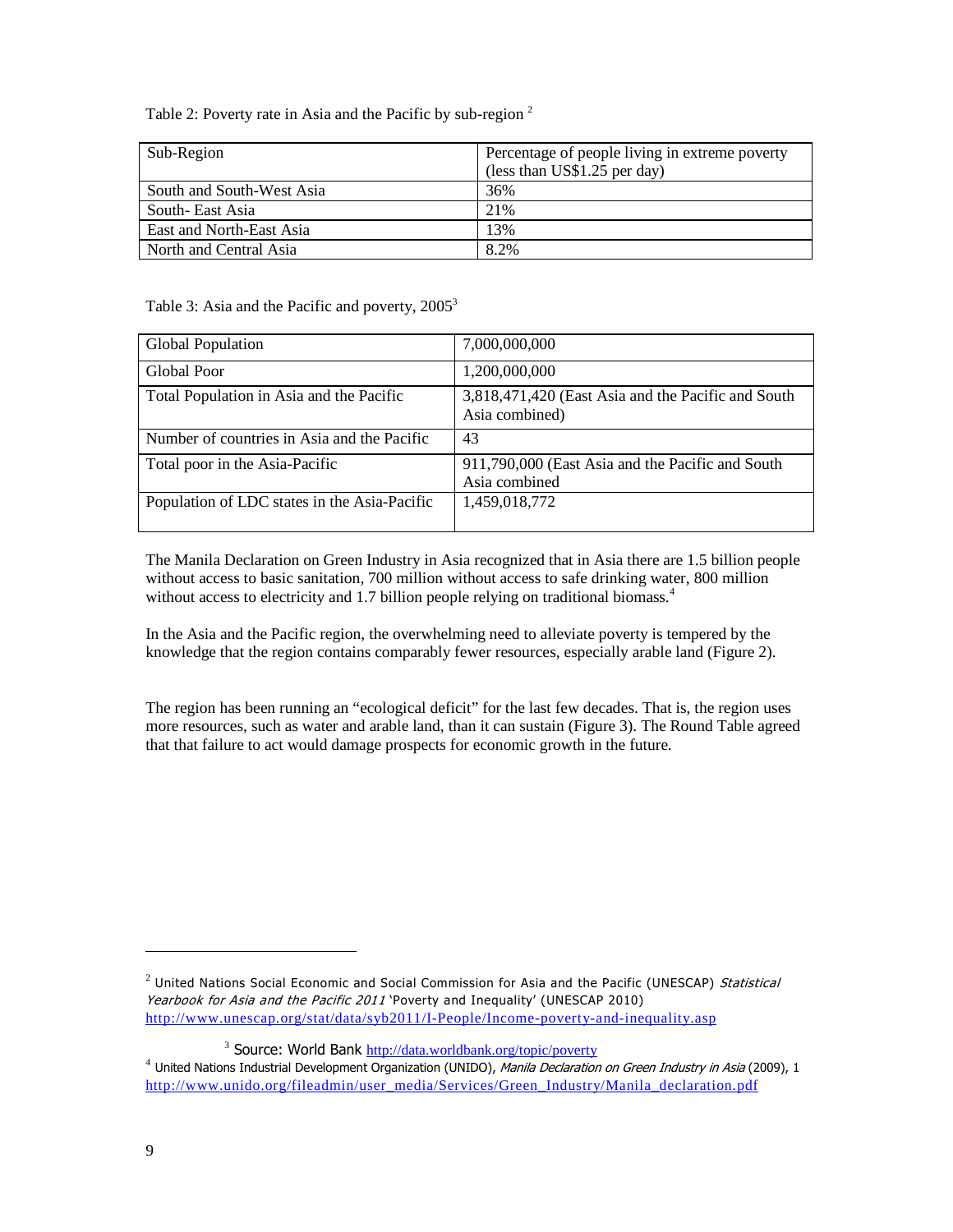

Figure 3: per capita ecological deficit 2010 in Asia and the Pacific

Rapid economic growth has placed enormous pressure on the ecological carrying capacity of the region. However, the issue paper and the Round Table agreed the region still required fast economic growth for the many people in the region still living below the global poverty line.

Therefore the region needs to embrace the new paradigm of environmentally sustainable inclusive economic growth or Green Growth (Figure 3).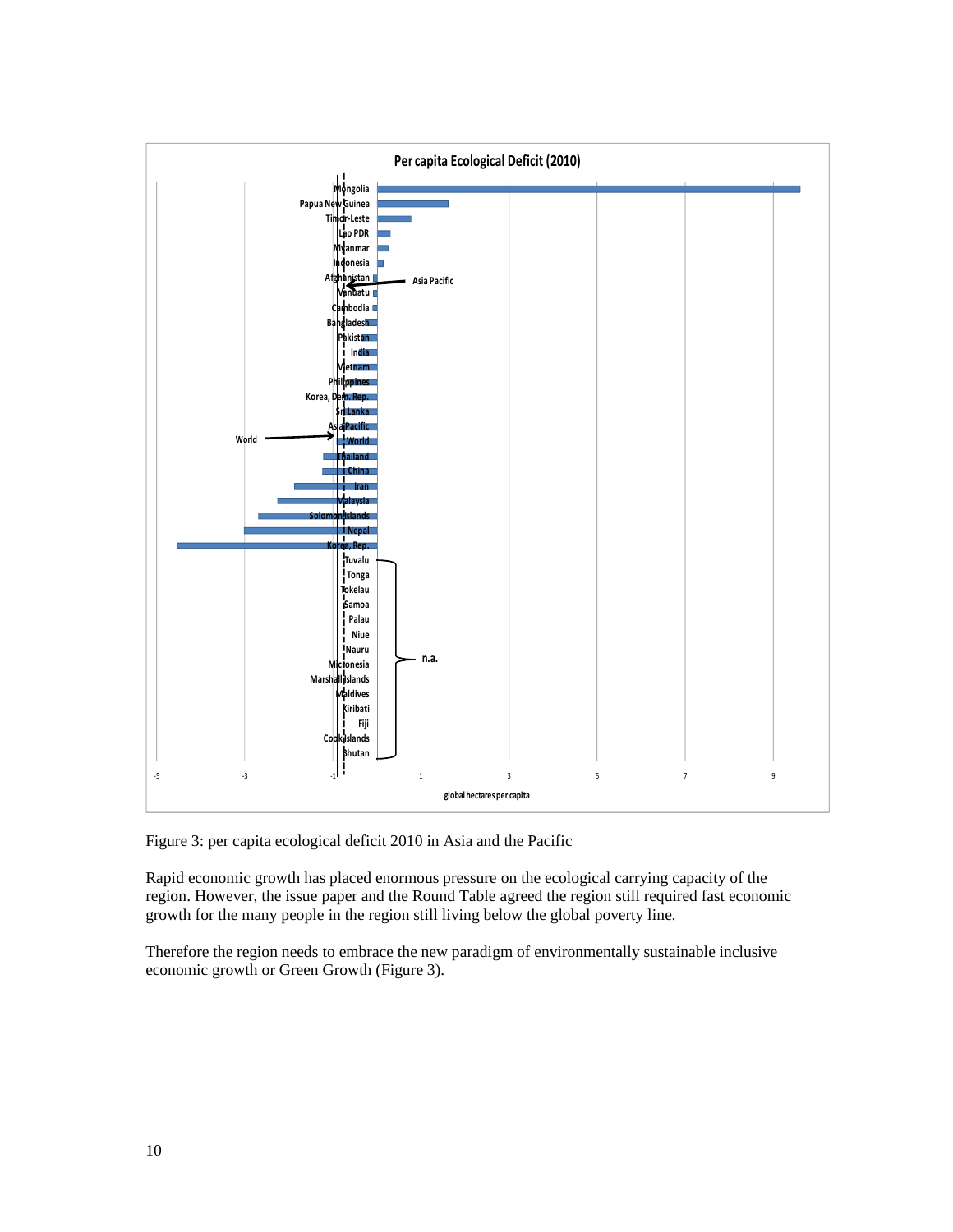

Figure 4: Two approaches to growth need to be used for sustainable development: Green Inclusive Growth

Green Growth, as a policy instrument, hopes to, "reconcile tensions between efforts to achieve two of the Millennium Development Goals, namely, poverty reduction and environmental sustainability".<sup>5</sup>

…the traditional paths to economic growth will eventually lead everyone back to poverty – Edward Clarence Smith, UNIDO

Kandeh Yumkella, Director General of UNIDO, emphasized that Green Industry must continue to create jobs necessary for the prosperity of the world's youth. Yumkella also said that innovation was coming from the Asia and Pacific Region already and therefore the discussions at the Round Table about how to grow green and inclusively are important for global discussions.

For one audience member, 'prosperity for the youth' was a salutary point. He agreed that green growth is important to the Asia and the Pacific Region, but argued that the speed of implementation will vary. For them the urgency was to lift the standard of living for the very poor first: to provide the necessities to their people. Indeed, in some LDCs, or conflict-affected zones, there was little to no

<sup>&</sup>lt;sup>5</sup> Lewis Akenji & UNESCAP "*Asia Pacific Outlook on Sustainable Consumption and* Production policies: Background Paper for the 10th Annual Asia Pacific Roundtable for Sustainable production and Consumption, November 9-11 (UNESCAP, Yogyjakarta: 2011), 7. Available at: http://www.the10thaprscp.com/10thAPRSCPBackgroundPaper\_SCP-OUTLOOK-ASIA-PACIFIC.pdf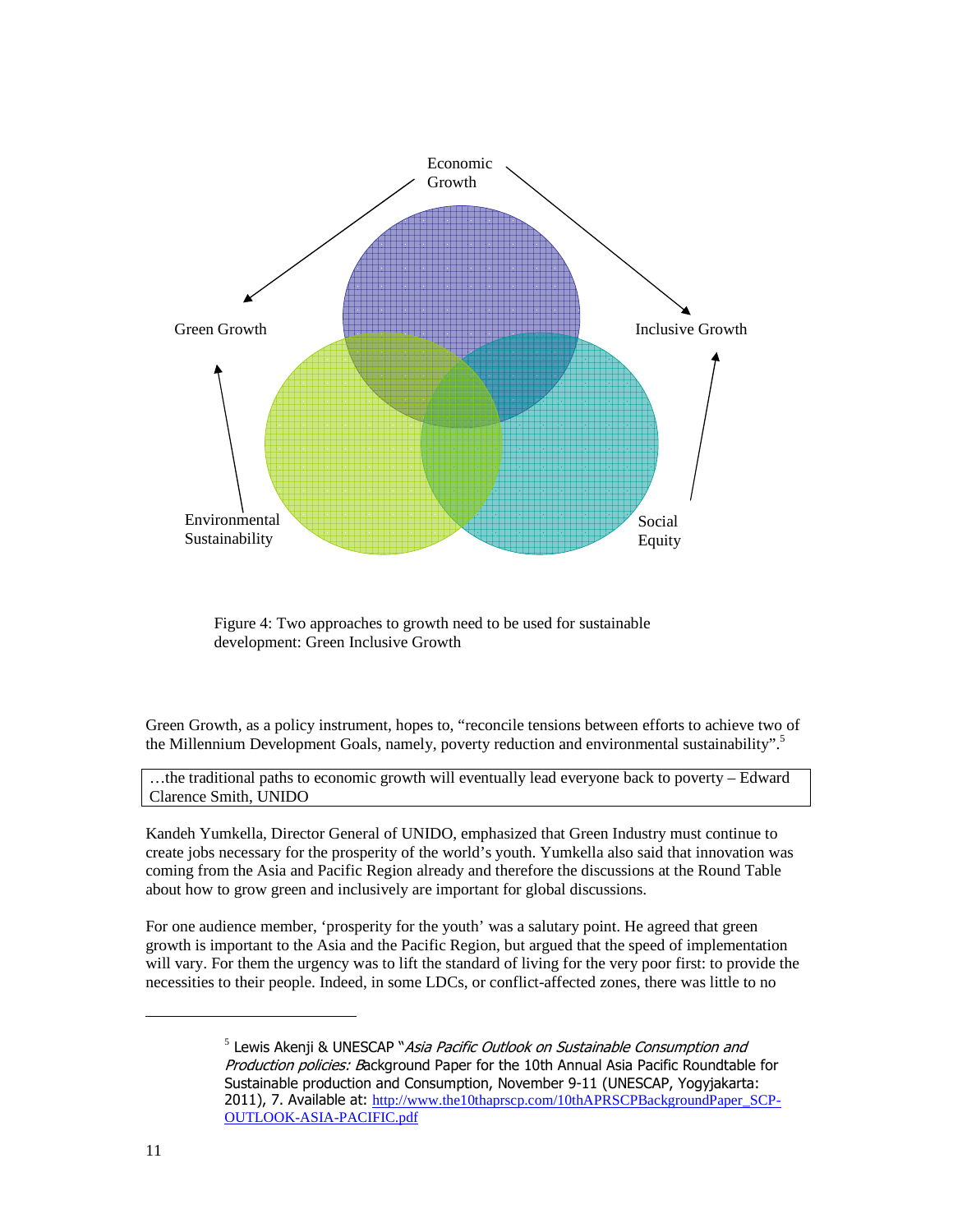industry to speak of that could be made greener. For that reason, the region had to accept that no onesize fits all policy could be applied.

Green growth is for middle-income countries. In poor countries, income must rise first – Mohammad Yaar, Director-General of Economic Affairs, Afghanistan

UNEP has recently argued in their report, 'Towards a green economy', that in the same way that green economy can be profitable, that it can also support LDC economies. Green economy, they argue, is not a "luxury only wealthy economies can afford".<sup>6</sup> One panellist also mentioned that rising energy and resource costs meant that economies in Asia and the Pacific made green growth the cheaper option.

II. International context of green inclusive growth

Discussions of green and inclusive growth have a long context within Sustainable Development but the neologism 'Green Growth'. The Round Table on green growth and poverty reduction came at an important juncture, as 2012 will see deliberations at the Sustainable Development Conference in Rio de Janeiro, Brazil, also known as Rio+20 or the Earth Summit.

Rio+20 comes 20 years after the 1992 United Nations Framework Convention on Climate Change (UNFCCC). The convention stated that in order to reduce harm to the environment and raise the standard of living for many, economic growth must reduce poverty. However, this economic growth has to be greener and resource efficient where possible.<sup>7</sup> Many governments of developing countries see the economic burden of such demands as unfair.

At the 2009 Climate Change Conference in Copenhagen, developing countries found negotiations for the Copenhagen accord needed to be more transparent and this delayed support of the Accord until 2010.

Many in the Asia and the Pacific region have embraced green growth in domestic economic policy as a way out of this conundrum and 'green growth' as a concept has moved into the mainstream from environmental economics. At the 2009 Manila Conference, many countries in the Asia and Pacific Region agreed to a broad-based programme with which they would green existing industries and create green industries, <sup>8</sup> and this Round Table highlighted the twin aspects of green industries. Greening industry and creating green industries can be achieved by supporting cleaner production, creating green industries through research and development and an environment conducive to business, renewable energy in domestic and industrial use Regional cooperation and so on. UNIDOs previous round of discussions at the 2009 Asia and Pacific Round Table held in Vienna, asked "Is green industry the next engine of growth in Asia and the Pacific?" and discussed goal-setting,

 $^6$  United Nations Environment Programme (UNEP) "Towards a Green Economy: Introduction - Setting the stage for a green environment transition, (UNEP: 2011), 16. Available at: http://www.unep.org/greeneconomy/Portals/88/documents/ger/ger\_final\_dec\_2011/1.0- Introduction.pdf

<sup>7</sup> FCCC/INFORMAL/84 GE.05-62220 (E) 200705, (UNFCCC: 1992) available at http://unfccc.int/resource/docs/convkp/conveng.pdf

<sup>&</sup>lt;sup>8</sup> The Manila Green Industry Declaration was agreed and endorsed by 21 Asian developing countries (Afghanistan, Bangladesh, Bhutan, Cambodia, China, Fiji, India, Indonesia, Lao PDR, Malaysia, Maldives, Mongolia, Myanmar, Nepal, Pakistan, Philippines, Republic of Korea, Sri Lanka, Thailand, Timor-Leste and Viet Nam)), the United Nations Industrial Development Organization (UNIDO), the United Nations Environment Programme (UNEP), the Economic and Social Commission for Asia and the Pacific (ESCAP) and the International Labour Organization (ILO).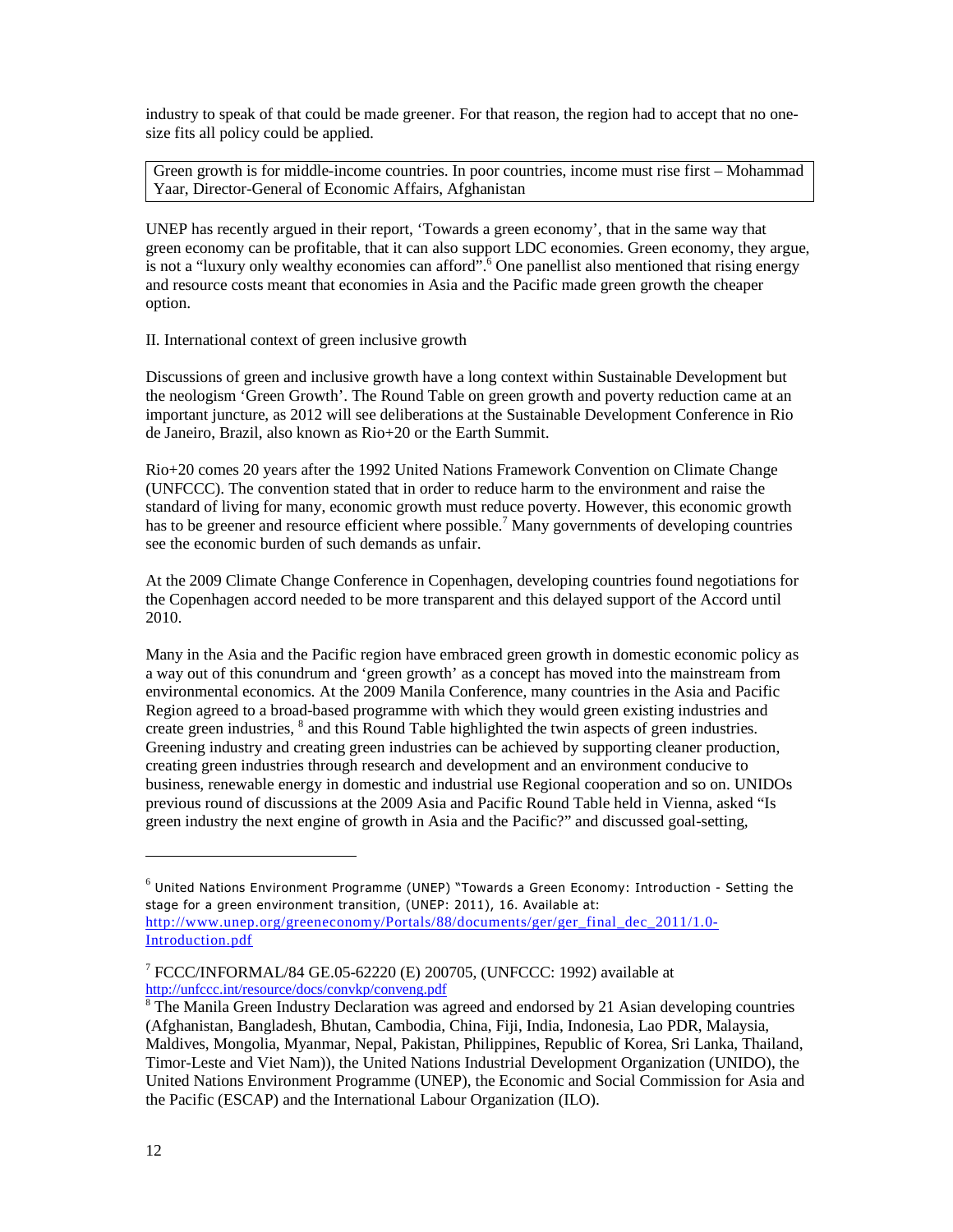subsidies, trade caps and tariffs in following up the 2009 Manila conference. The 2011 Asia and Pacific Round Table confirmed that although signatories had made progress on these topics since the two meetings, more agreement was needed on appropriate policy approaches.

Tokyo Green Industry Conference participants reported that green industry now has the technology available to create economic, environmental and social benefits. The November 2011 conference displayed green technologies in an associated side event and many were impressed. Mr Leuenberger, head of UNIDOs Environmental Management Branch said, "the only thing that remains to be done now is scale the projects up", and, that this will not necessarily require more money, but rather a reorientation of existing funds.

Events at the 2011 Durban Conference (28 November 2011 – 11 December 2011) highlighted the leading role of the Asia and the Pacific region in international environment policy discussions. Despite continuing debates over developed countries' historical responsibility for climate change and the need for growth, emerging economies indicated their willingness to talk about a new climate change treaty after Kyoto. The Asia and Pacific region's ability to carry out reforms signalled at Durban will depend on a number of factors including the scaling-up of existing green technologies in manufacturing and the right domestic policy climate to promote green growth.

The two main themes of Rio+20 will be the Green Economy and the Institutional Framework for Sustainable Development. Regarding green economy, the keynote speaker at the Round Table suggested policy makers might move towards new frameworks other than GDP for measuring wealth that include environment and pollution in their calculations.

#### III. Resource efficient industry

One panellist from the private sector told the Round Table that water and energy efficiency can improve a business's bottom line and this is one way the Round Table can contribute to the discussion leading to Rio+20. The keynote speaker said that the concept of green industry needs to be disassociated from the idea that it decreases profitability. The environment and the economy need integrated in order to replace the belief, "that investment in the environment is a sunken cost and a burden on the economy and businesses". Rather, using resources wisely can increase a business' rate of return.

The issue paper explored how industrial efficiency can be green, profitable and good for the business. These are the key principles of green growth. Green growth hopes to reduce the overall impact of industry on the environment, which is necessary for the people of Asia and the Pacific to have a healthy and prosperous future. Industry efficiency through better technology was established as one way to intervene in a country's eco-efficiency and therefore in an economy's sustainability (see Figure 5).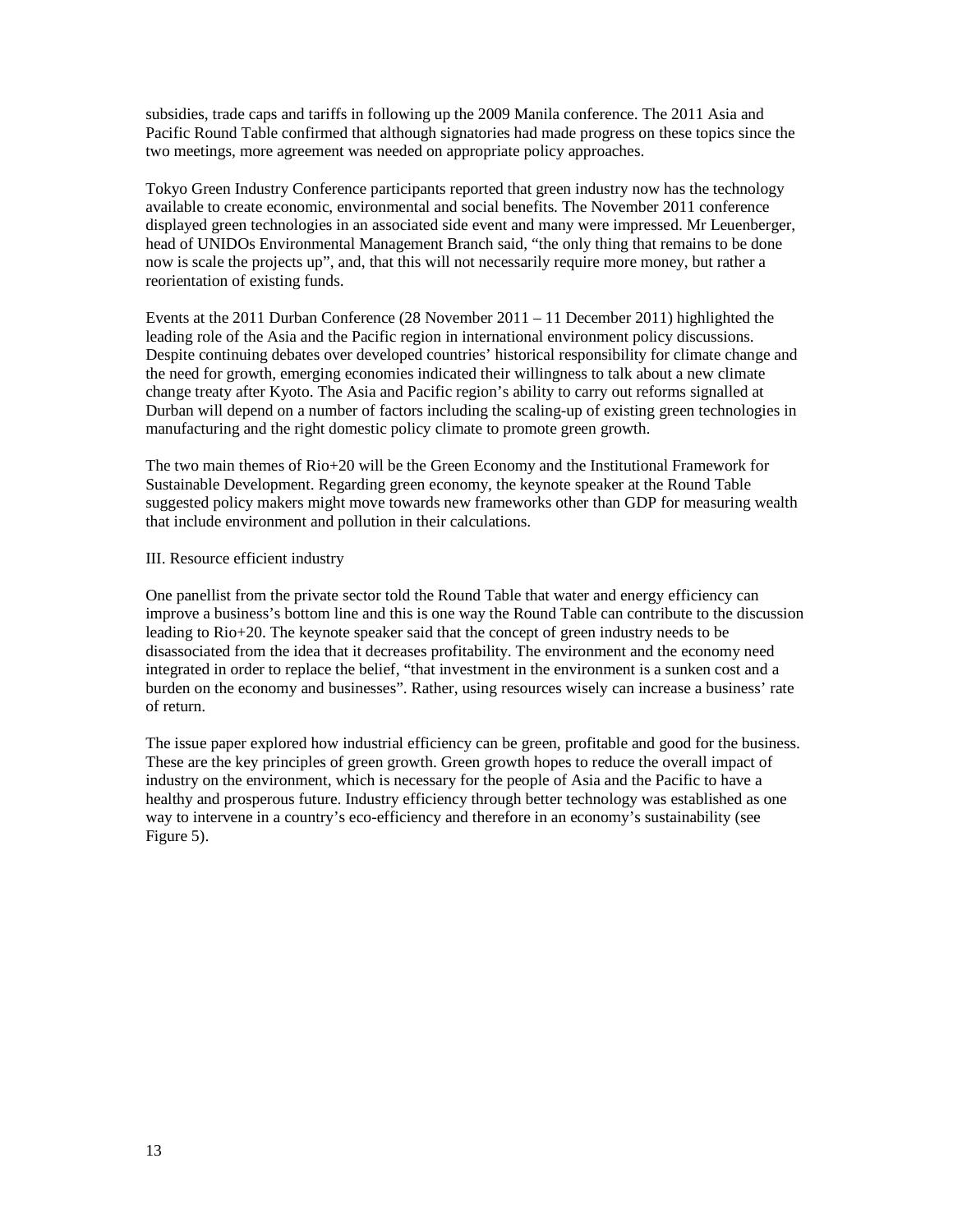

Figure 5: Determinates of environmental sustainability

At the Round Table, a clothing manufacturer in Bangladesh reported how water and energy efficiency have tangible and intangible benefits. Tangibly, it has been good for profits. Improving lighting, heating and cooling, and using energy efficient machines save entrepreneur's money that they can reinvest in expansion thus creating more jobs.

Our initiative was not the sustainable initiative; it was a survival initiative – K.M. Reyaul Hasanat, CEO, Viyallatex Group

Lao PDR companies have been capitalizing on the practical benefits of efficient industry. One innovative private company has been using by-products from a cassava flour manufacturer to supply energy to the producer's factory. The intangible benefits include green branding: customers increasingly purchase their products based on price *and* green reputation. One private-sector panellist said, being an environment-friendly company, "…gives me a marketing edge".

In the medium to long-term, said one panellist, the prices of resources will climb because of global demand, so companies that become eco-efficient now will win in the end. This is becoming increasingly poignant with China, Australia and the Republic of Korea<sup>9</sup> implementing 'green' policies like carbon trading schemes in 2015. The ability of the private sector and domestic carbon schemes to meet the costs of carbon reduction are doubtful argue some.<sup>10</sup> Nonetheless, significant

 $9$  ABC, `Australia not alone, as China and others plan for carbon trading schemes' 21 July (Australian Broadcasting Corporation: Sydney: 2011) http://www.radioaustralia.net.au/connectasia/stories/201107/s3274687.htm

 $10$  Climate Works and the European Climate Foundation, *Project Catalyst: Scaling up* climate finance: Finance briefing paper, (ClimateWorks, San Francisco: 2009), 4.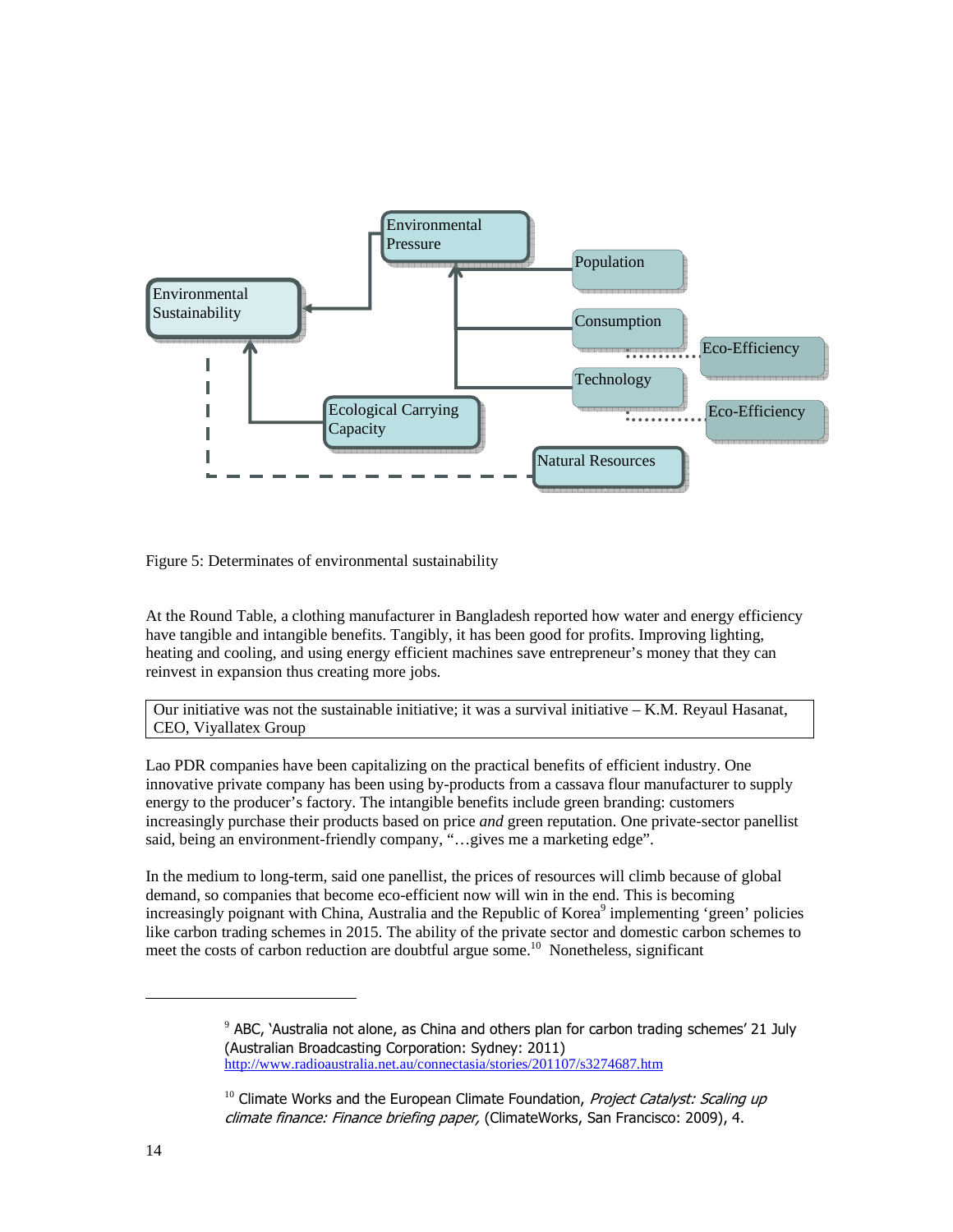internalizations of environmental costs were also emphasised at the recent climate COP17 conference in Durban.

Water is becoming a scarce resource, especially in parts of the Asia and the Pacific where carrying capacity is limited. The Round Table discussed a number of both regulatory and market-driven ways to increase water efficiency. The representative from the private sector repeated his conviction that saving water saved his company money, especially at the basic level: re-condensing steam and putting the water back into circulation and reusing treated sewage water in latrines. Both this motivation to make profits and the motivation to conserve the environment spurred his water-saving measures—Mr Hasanat related that in Dhaka City their artesian water levels are dropping 10 feet a year.

In the public sector, India was working to improve their water efficiency because of the acknowledged nexus between food, water and energy. New farming technologies like moving away from flooding irrigation in wet rice production would allow water-poor countries to maintain food security. It would also conserve water resources for the future. For one delegate, "this kind of thing is what the next green revolution in India will be all about".

Efficient use of water is as much of a challenge for us as efficient use of energy is - Ajay Shankar, TERI

The bottom-line benefits of cheap, renewable energy and water conservation were clear to both public and private-sector panellists. For many countries in Asia and the Pacific, where carrying capacity is already limited, cheap energy will ensure commercially viable industry and will guarantee jobs for future generations.

IV. Technology Transfer and Education

The Round Table acknowledged the vital importance of technology transfer. In a globalised world where the only way to grow is green, technology sharing is vital. One key result of the Round Table was the consensus that more needs to be done to educate the public about how they can grow green and inclusively. This is in tune with the plans made at the Durban Climate Change Conference to ensure the Technology Mechanism, a decision of COP 16 in Cancun, is up and running in 2012.<sup>11</sup> The Technology Mechanism comprises a Technology Executive Committee (TEC) and a Climate Technology Centre and Network (CTCN).

Innovation is now global. There is no place for splendid isolation – Michael Weinhold, Siemens

Technology transfer can make a difference in electricity storage and grid technologies. Profit-driven enterprises feel motivated to establish training institutes, like Siemens' Renewable Innovation Centre, in the Asia and Pacific region for two main reasons. The first is to lock their brand into emerging markets and the second is to capitalize on the innovation within the market. Private sector South-South cooperation can also take place at trade forums and international settings like UNIDO, said one panellist, and would help to convince other people in the private sector to take up green policies.

Given the impetus behind the Technology Mechanism at COP17 in Durban, Asia and the Pacific will be well placed to contribute to South-South cooperation. Technology transfer will be vital, said the Round Table's moderator, to find "solutions, trusted providers and financing" for green industrial growth. Technology transfer will also be important to establish ISOs and best practices and to help Small and Medium Entrepreneurs know what greener and cheaper technologies are available.

 $11$  For more information on Technology Mechanism, see: http://unfccc.int/resource/docs/2011/cop17/eng/l03.pdf , especially page 2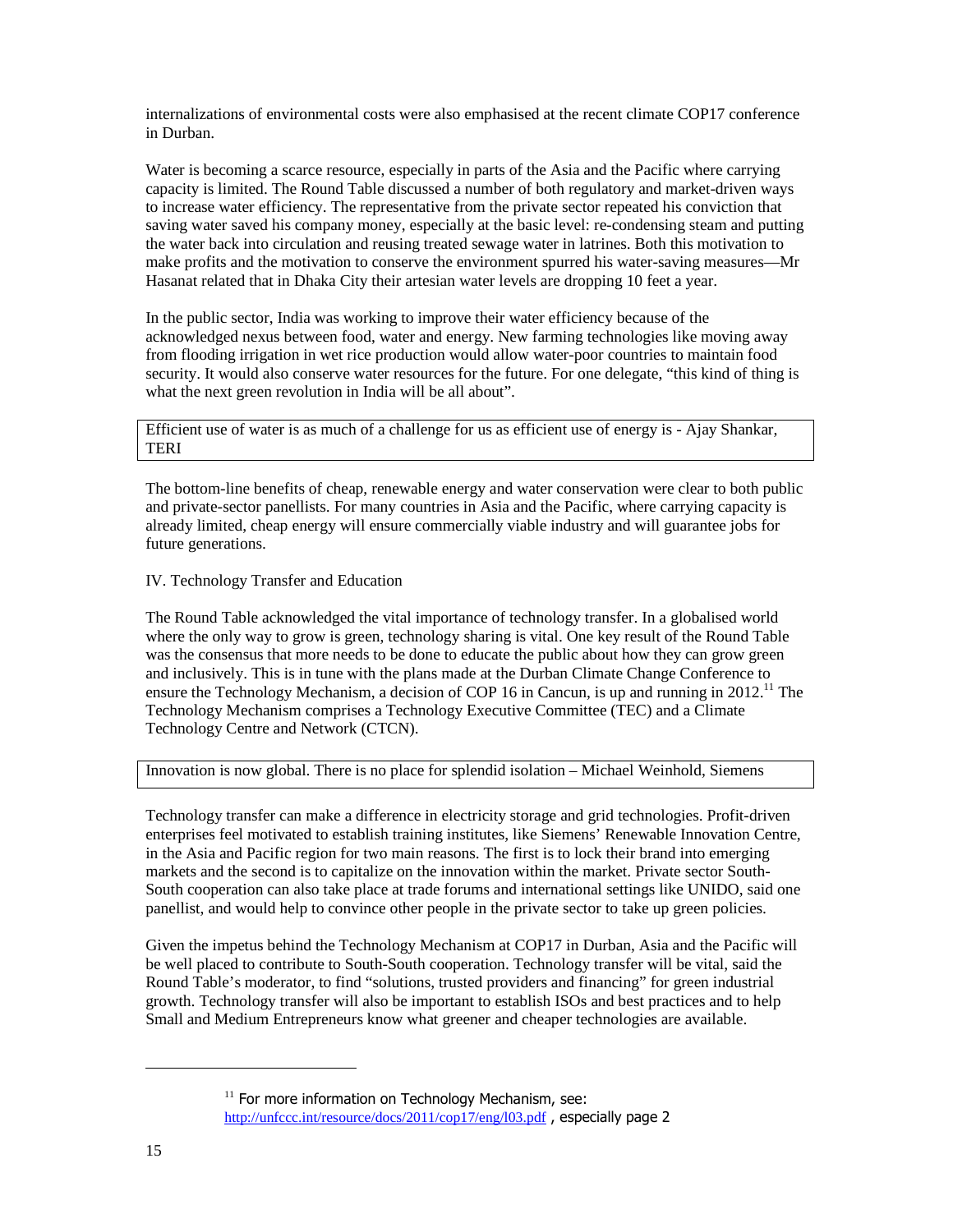Education of the public is vital to making green growth inclusive. Education can come from schools, colleagues, through programmes and the workplace. K. M. Reyaul Hasanat told the panel that the savings they could make at the home by switching from incandescent lighting astounded employees of his company. Similarly, smokeless cooking technologies are saving households money as well as their environment in India.

V. 2012: The year of sustainable energy for all

The United Nations General Assembly has designated 2012 as the International Year of Sustainable Energy for All:

in recognition of the importance of energy access for sustainable economic development and supporting achievement of the Millennium Development  $Goals<sup>12</sup>$ 

One way of ensuring the very poor, those living on less than US\$2 per day, are included in the benefits of economic growth and ensuring equality of access to things like education, water, social services and energy. The experts on the panel decided that a combination of different modes of sustainable energy production would enable 2012 to be the year of sustainable energy for all. In one panellist's opinion, the combination of solar plus locally available biomass, whether crop waste or fuel wood, creates "a perfect fit at the local village level" between being green and alleviating poverty. Through examples like these, the synergy between green technologies and poverty alleviation was made clear to the panel. Panellists could take away these lessons learned, most importantly that at the micro-level, green, growth and poverty alleviation are very compatible.

If you have access to lighting, you can read in the evening and the kids take a quantum leap into a better future – Ajay Shankar, TERI

The panel discussed the "Lighting a billion lives programme" in India which provides solar lanterns to people in poor and remote communities. One person in the community is trained as a recharge supplier and sets up his small business recharging the lanterns. The lantern is a pro-poor green technology. For the children of the village it means they can study at night allowing equal access to education and giving them a fighting chance to change their lives.

Mr Weinhold acknowledged the necessity of having a reliable, relatively large-scale power source in addition to distributed, small-scale power sources. However, scaling-up of projects is becoming especially practical now that prices for some of renewable energy technologies have dropped. Greening existing fossil-fuel power sources will also contribute to lowering carbon emissions, he said.

As well as government provision of sustainable power for all, policy makers could consider the elimination of existing regulatory structures that hinder the uptake of green energy. Distributed energy, said one panellist, was often a great deal cheaper than fossil fuel-run centralized energy, but government regulations about who can produce power and how they can produce power can be too stringent, adding costs and disincentives. It was also suggested that green energy can fill the energy gap for those living in remote areas in developing countries. In India, households are using biomass for cooking, kerosene oil or firewood for lighting, some of which are not good for the environment. Therefore, governments can encourage the use of biomass efficiently at the village level, which produces approximately roughly three times more energy than traditional kerosene or firewood.

The effectiveness of subsidies was debated throughout the Round Table. Some argued, as in the case of the solar panel industry, subsidies in Europe have brought down the price and created a market,

<sup>&</sup>lt;sup>12</sup> See http://www.sustainableenergyforall.org/about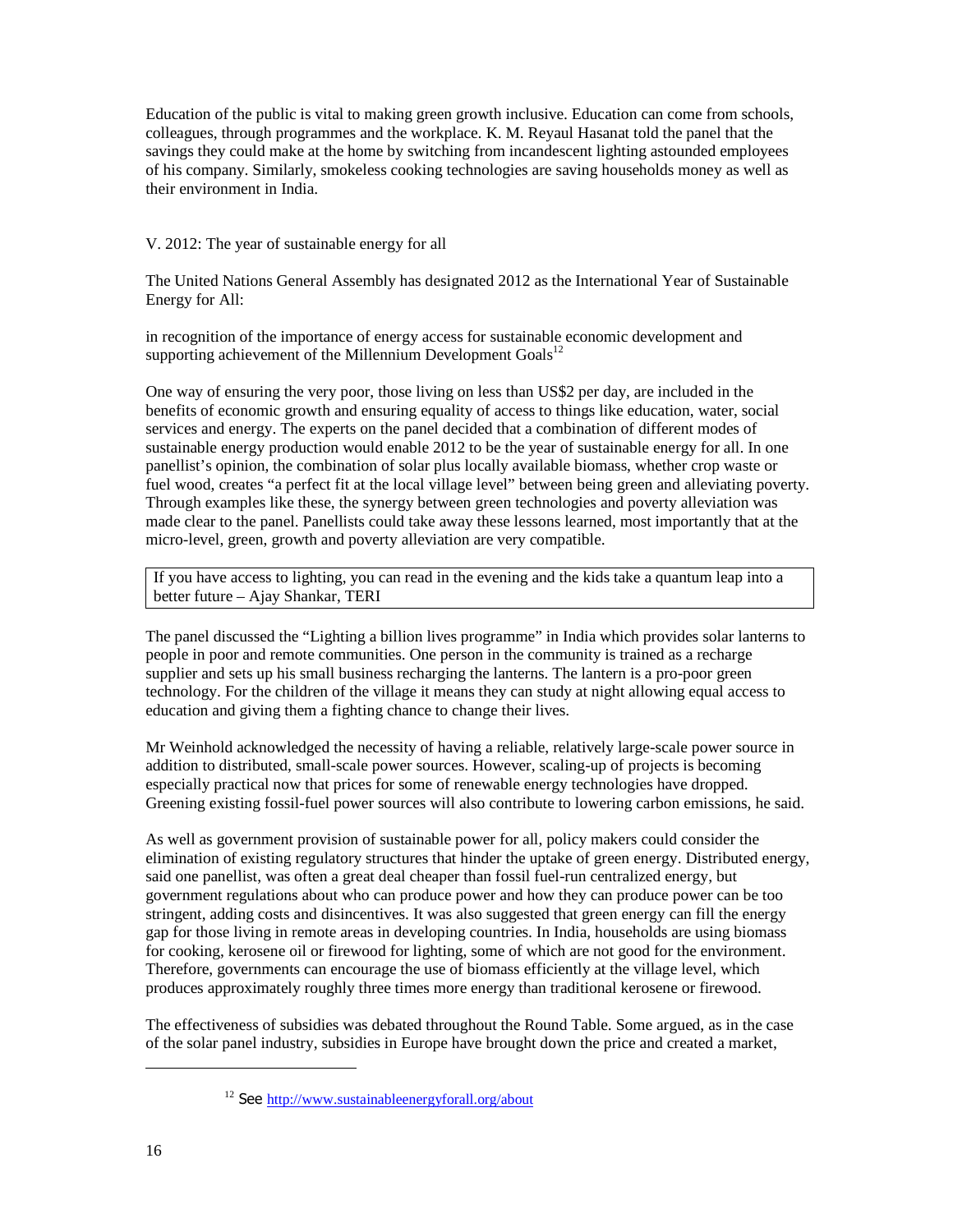allowing cheaper producers in China to make them and on-supply them to the lower end of the market. Weinhold suggested that subsidies were necessary in the first few years of renewable energy production. The panel was unanimously of the opinion that environmentally friendly industry and economic well-being are not contradictory.

#### VI. Policy

Can we bring all three pillars of sustainable development together? – Hyun-Hoon Lee, Professor, Kwangwon National University, Republic of Korea

#### Public and private synergies

As was asserted at the Round Table, economic growth has been responsible for the incredible rise in living standards witnessed in some parts of Asia. In facing a changing trade and natural environment, how can the region maintain growth that would enable further expansion of Asia and the Pacific's middle classes and elimination of extreme poverty in line with the Millennium Development Goals?

Everyone agreed that public and private sectors need to cooperate to achieve green inclusive growth. For this reason, the region must support favourable business environments that encourage technological improvement, competitiveness and efficiency. A productive industrial sector locks in foreign and domestic investment - vital to further growth and concomitant poverty reduction in Asia and the Pacific. The Round Table's issue paper asserted that one of the key strategies of green, inclusive growth was private-public partnerships. How can these be fostered: using market-based or regulatory instruments?

One audience member commented: "Green growth […] has a lot of positive externalities and Professor Lee, as an economist, [knows] these activities that are associated with positive externalities, they are always under-supplied and over-demanded and this is a role for the state to subsidize such activities. The keynote speaker replied by saying that giving away green incentives or subsidising people directly was "not a good way to actually promote social equity because if we wanted to distribute everything equally then the people have less incentive to work. a concept with which we could provide some equal opportunities instead of equalized outcome". Another panellist added, "We do believe that intelligent State intervention can create the right externalities to drive inclusive growth as well as green growth".

The issue paper stated "there are policies and strategies that can create synergy between economic growth and environmental sustainability" and sometimes "regulations spur environmental innovations that strengthen the competitive position of firms and can offset the cost of regulatory compliance", although the real effects of compliance are disputed.<sup>13</sup> In general, a mix of policies that were mutually supporting is the most effective method to encourage green growth.

In one country example, selective price setting of water and energy was a 'spur' to innovation. In India, industry's energy costs were increased, which in turn encouraged energy efficiency. Such efficiency allowed one steel producer to out-compete larger companies. Domestic consumers were not directly charged and that meant no extra burden was laid on the poor.

 $13$  G. M Grossman & A. B. Krueger, "Environmental Impacts of a North American Free Trade Agreement", NBER Working Paper No. 3914, (Cambridge: National Bureau of Economic Research, 1991).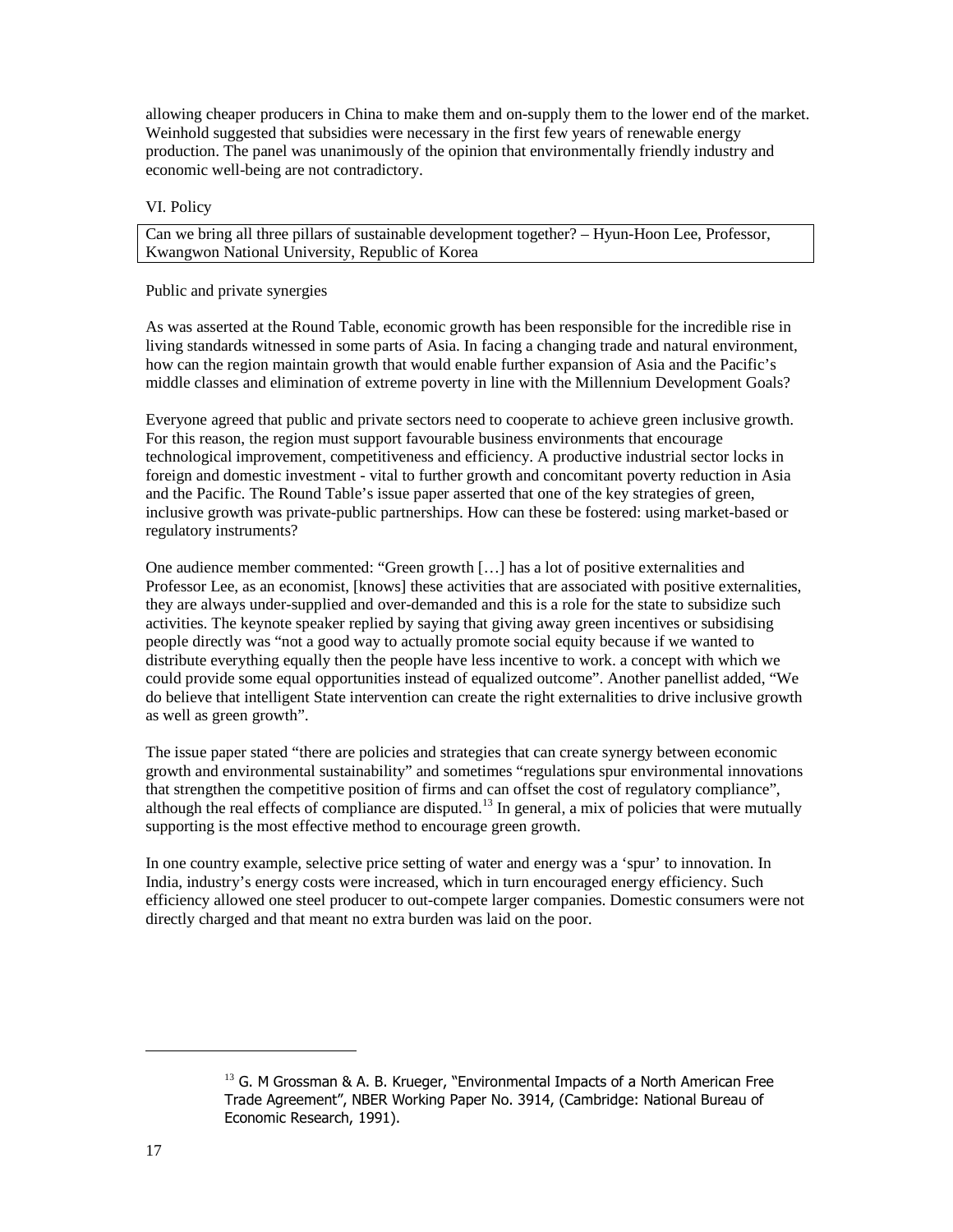UNIDOs May 2011 publication, Policies for Supporting Green Industry recommends that policy frameworks, "should comprise a mix of market-based, regulatory, voluntary and information based instruments", with Market-Based Instruments being considered the "least cost" policy tools.<sup>14</sup> The issue paper and some of the panellists agreed that these would be least damaging to industry profits, so long as such instruments were implemented across the board.

#### Jobs in Industry

The Round Table discussed two ways jobs can be created under the rubric of green industry. Firstly, as a panellist from Lao PDR said, his country is just beginning to urbanize and industrialize. Education will play a key role, in Lao PDR the older generation has "seen a lot of change and they learned from that and most of their children hunger for the chance to go to school. Laos tries to target rural people [helping them] move down to the city and moving far away of isolated areas", into areas of higher employment in emerging industries. Such movement gives much needed extra income to underemployed peasant farmers.

For the panellist from Lao PDR, it is the obligation of government to take measures to create more jobs. Lao PDR is trying to create more jobs by providing sustainable industrial development by promoting agriculture and industrial processing. They are building mills, industrial and processing zones, as well as organizing space into economic and provincial zones. In that way, as an LDC, they create more jobs for farmers and in time, encourage people to move and work in factories or industrial zones. On the one hand, LDCs needed to support and play an active role in markets and infrastructure; on the other hand, domestic income is limited. ODA and FDI would play a formative part in (green) job creation in the industrial sectors.

In higher income countries in the region, employment in the new green industries can create jobs. Innovation abounds in Asia and the Pacific, and as UNIDO Director-General discussed, the region needs to create new, young, enthusiastic entrepreneurs, and the green industry is a good area for doing this. The issue paper noted that recent trends towards green consumerism provide the private sector with a good business opportunity. A firm that innovates new 'green products' and new 'green technologies' before others do so, will be in a position to enjoy a competitive advantage. Some firms are actively exploiting these new opportunities and are promoting environmental marketing. The environment should no longer be seen as an extra cost but rather as a new business opportunity.

### Infrastructure investment and subsidies

How are the problem of positive externalities and the role of State handled so that the Government or the State could either subsidize or prepare the favourable conditions for the kind of green growth that we are looking for without a prominent role for the Government? – Mohammed Yaar, Director General of Economic Affairs, Minister of Foreign Affairs, Afghanistan

One area where there was continued debate was the role government needed to take in order to encourage green inclusive growth. The Round Table discussed governments' roles as enforcer or enabler of green industry; the role of international organizations in regional decision-making and capacity building; subsidies; research and development and job creation. This discussion is particularly pertinent to Asia and the Pacific region when examining reactions to the 2008/2009 Global Financial Crisis. Many governments in the region included a green element in their fiscal

 $^{14}$  H. Leuenberger & R. Maplesden *UNIDO Green Industry: Policies for supporting green industry,* (UNIDO, Vienna: 2011), 11. Available at:

http://www.unido.org/fileadmin/user\_media/Services/Green\_Industry/web\_policies\_green\_industry. pdf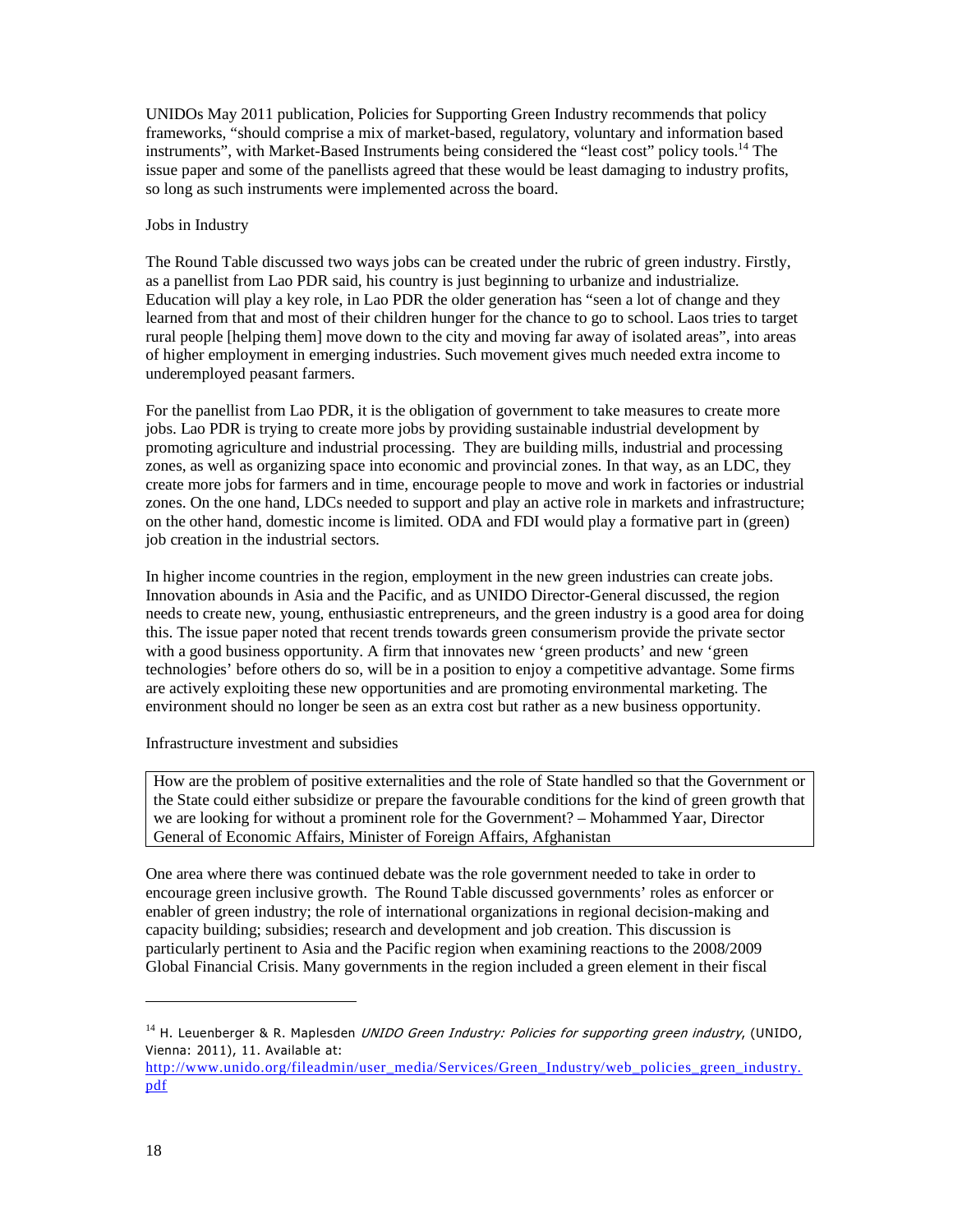responses. Growth-promoting governments are key enablers for successfully achieving green growth and poverty reduction. Dynamism of investors and creativity of entrepreneurs need to be encouraged to trigger start-ups, promote innovative technologies and business models, and expand internationally competitive businesses to attain green growth.

Conversely, excessive incentives to the private sector would require higher government revenue, thus competing with the private sector over limited financial resources, and misguiding investors in targeting potentially temporary sectors. As the keynote speaker mentioned, if just one country were to introduce green taxes, domestic companies would be worried about losing their competitiveness. In that way, green taxes could result in the flight of capital and productive activities to green tax havens.

One of the fundamental reasons for environmental problems, Lee continued, is that people regard the environment as a free good, and pricing mechanisms do not reflect real or environmental costs. A foreseeable result of environmental cost internalization would be the increasing number of privatepublic synergies as it would be in the interests of both sectors to improve eco-efficiency. As with any consumption based price increase though, blanket price internalization could have a disproportionate impact on the poor.

Another panellist suggested that over time market processes would internalise prices, as some countries "catch up" to OECD countries in terms of energy use: "clearly natural resources, whether it is energy, whether it is water, whether it is mineral resources, are all going to be severely constrained and will experience price pressure upwards". For this panellist, medium and long-term competitiveness in industry is about being ecologically and environmentally efficient.

Additionally, Lee argued and others in the panel concurred that subsidies on environmentally harmful subsidies could be reduced or eliminated. The issue points to problems with "extensive use of subsidies that encourage the use of coal, electricity, pesticides, and irrigation and promote expansion of grazing and timber extraction on public lands. Such subsidies are common in Asia and the Pacific. Relatively low taxes on products such as detergents, fertilizers, batteries, pesticides and large-size cars are another example of government failure". In this case, removing such subsidies and the implementation of environmental taxes can yield both economic and environmental benefits. "Prices are quite low because of subsidies, the result being people over-use the resources so we have to make the price right finally removing those double failures". In other words, subsidies cost the government money and these in turn cost the environment and limit competitiveness. Although the Round Table welcomed this idea in principal, some argued that some developing countries would find this difficult to implement without greater external financial support. After numerous discussions in Manila, Tokyo and elsewhere, a large number of countries are making moves to eliminate some of these subsidies as part of their green industrializations policies. Panellists at the Round Table argued that this is an area that can be effectively dealt with at the public level and more progress will be made before Rio+20 next year.

The issue paper suggested that governments need to bridge the gap between long-term social benefit and short-term commercial benefit in order to promote the active participation of the private sector in the area of environmental R&D. The introduction of incentives for R&D in green technology (green free trade zones, for example) and removal of constraints to R&D were discussed.

#### **Conclusions**

There were two main threads of discussion at the 2011 Round Table: poverty reduction and the role of government and the private sector in green growth. These were not clearly resolved; however, some important points were made.

Regarding poverty reduction, the Round Table agreed that growth was necessary for countries in Asia and the Pacific. They also agreed that making that growth green need to be a priority. Green growth is an achievable goal; one that should develop according the domestic needs and abilities of individual